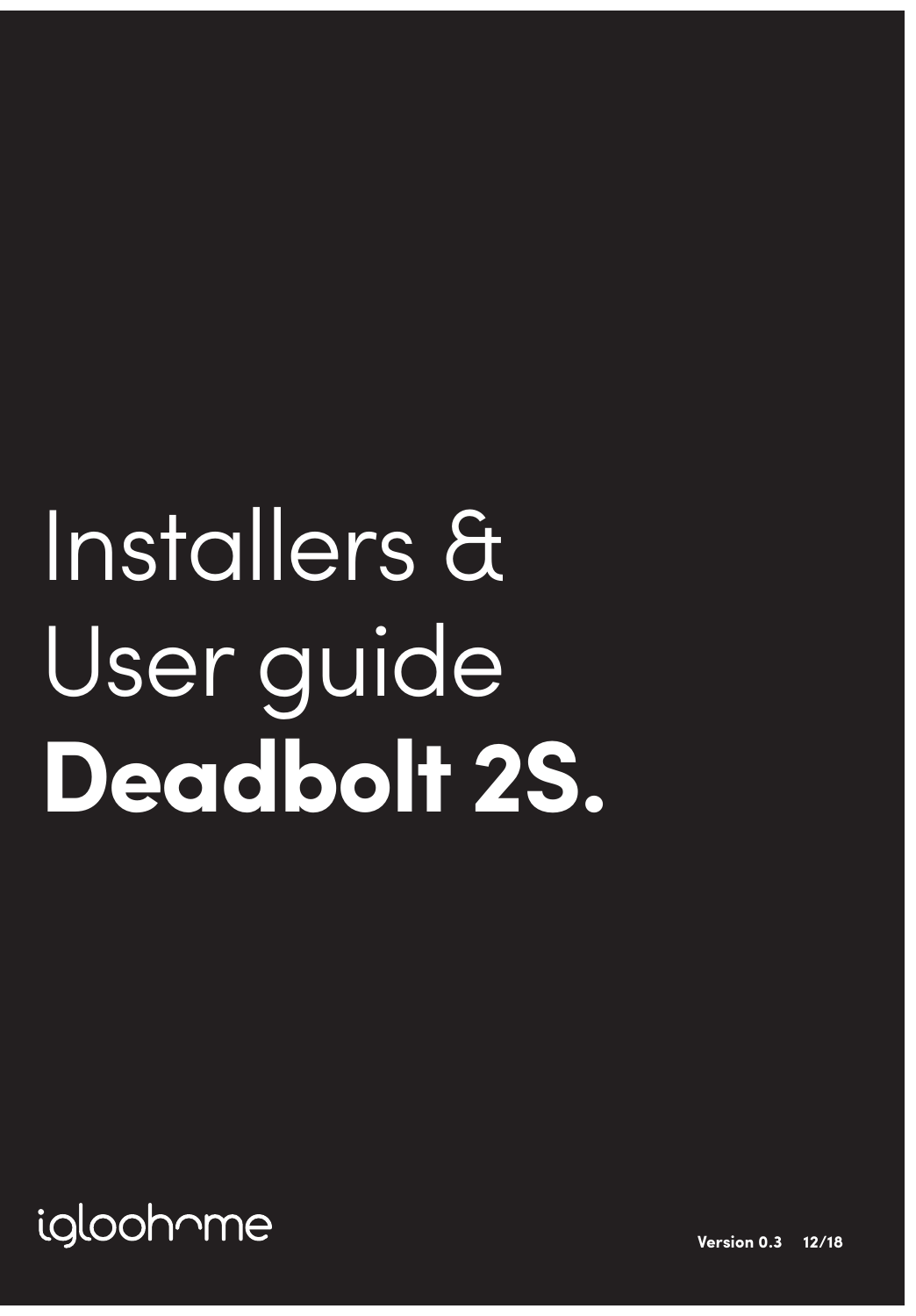# **Welcome!**

This guide will get you up and running with your igloohome Deadbolt 2S. In the meantime, you should follow igloohome on Facebook and Youtube!



**Like us on Facebook Visit our Youtube**







**As our igloohome app is frequently updated, there may be changes to this manual. Please refer to our website igloohome.co/support for the latest version of the manual.**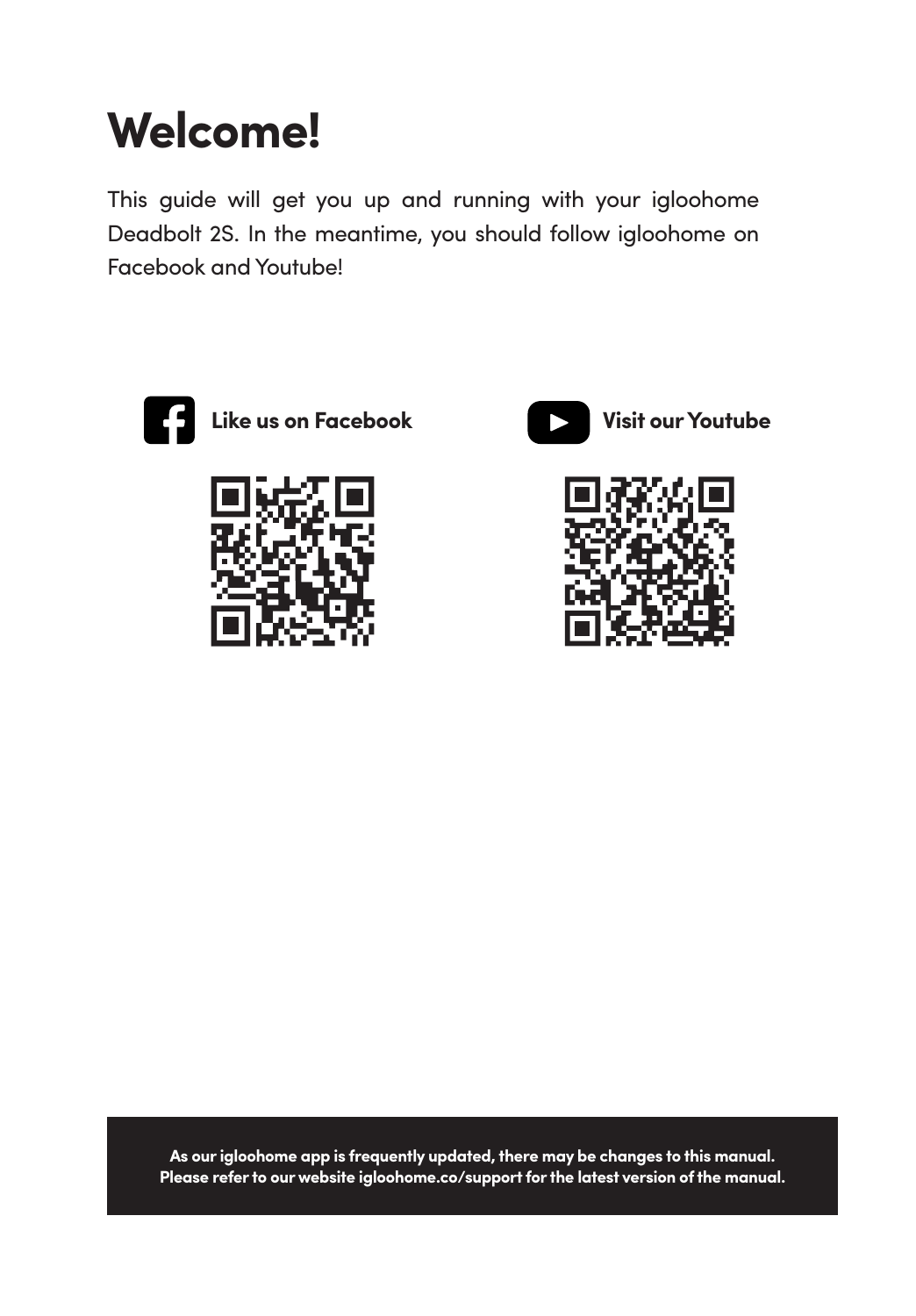# **Table of Contents**

| What's Included                      |                |
|--------------------------------------|----------------|
| <b>Specifications</b>                | 4              |
| <b>Installation Guide</b>            |                |
| Requirements                         | 5              |
| <b>Prepare Door for Installation</b> | 6              |
| Prepare Lock for Installation        | $\overline{7}$ |
| Installation Instructions            | 9              |
| <b>Test Lock</b>                     | 13             |
| <b>Prepare the Door Frame</b>        | 14             |
| User Guide                           |                |
| Lock Anatomy                         | 15             |
| <b>Features</b>                      | 16             |
| Unlocking and Locking                | 18             |
| <b>App Onboarding</b>                | 19             |
| <b>Managing Access in App</b>        | 20             |
| <b>Lock Tutorial</b>                 | 21             |
| Lock Behaviour                       | 22             |
| <b>Airbnb Connect</b>                | 23             |
| Troubleshooting                      | 24             |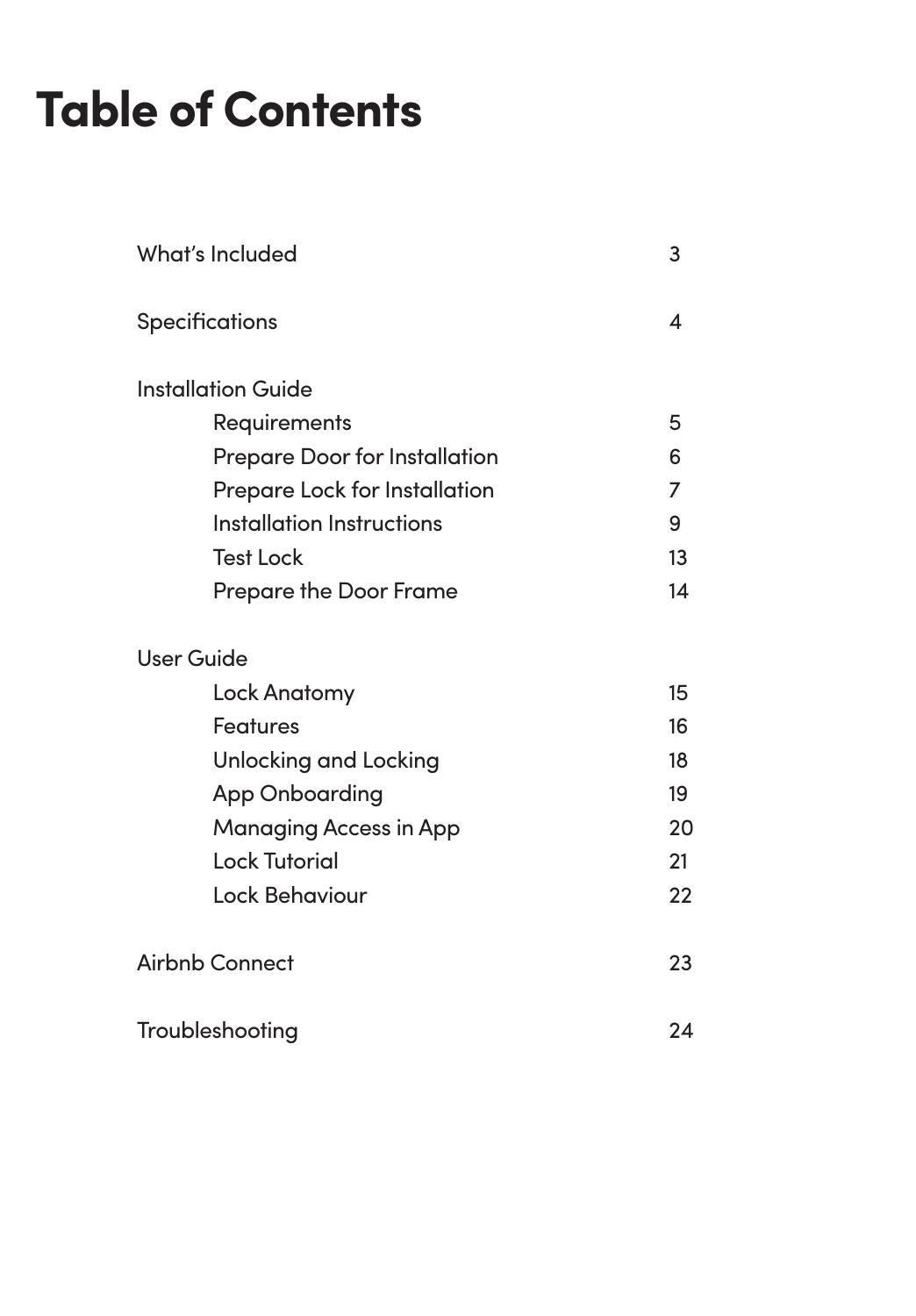# **What's Included**



**Front Assembly & Rubber Gasket**



**Back Assembly Rubber Gasket**



**Back Assembly**



**Back Plate**



**AA Alkaline Batteries** x4



**Bolt Assembly**



**Strike Plate Housing & Strike Plate** 





**Keys** x5

**Door Sensor & Magnet**

**HooF** 

Drill Sheet **Drill Sheet** Version 0.2 03/18**10mm (Optional) Fold this line**  60mm (2-3/8") backset 70mm (2-3/4") backset **Centerline**



**5mm (13/64") Bolt Screw** x2

T

**Bolt Screw** x3

**Drill Sheet 43mm (1-11/16")**



**Bolt Screw** x2





**15mm (19/32") Wood Screw** x4



**20mm (25/32")**

**Bolt Screw**

**Edge of the door Face of the door**

**Door Thickness** 35mm (1-3/8") Drill for: 45mm (1-3/4") Drill for:

**25mm**



**4**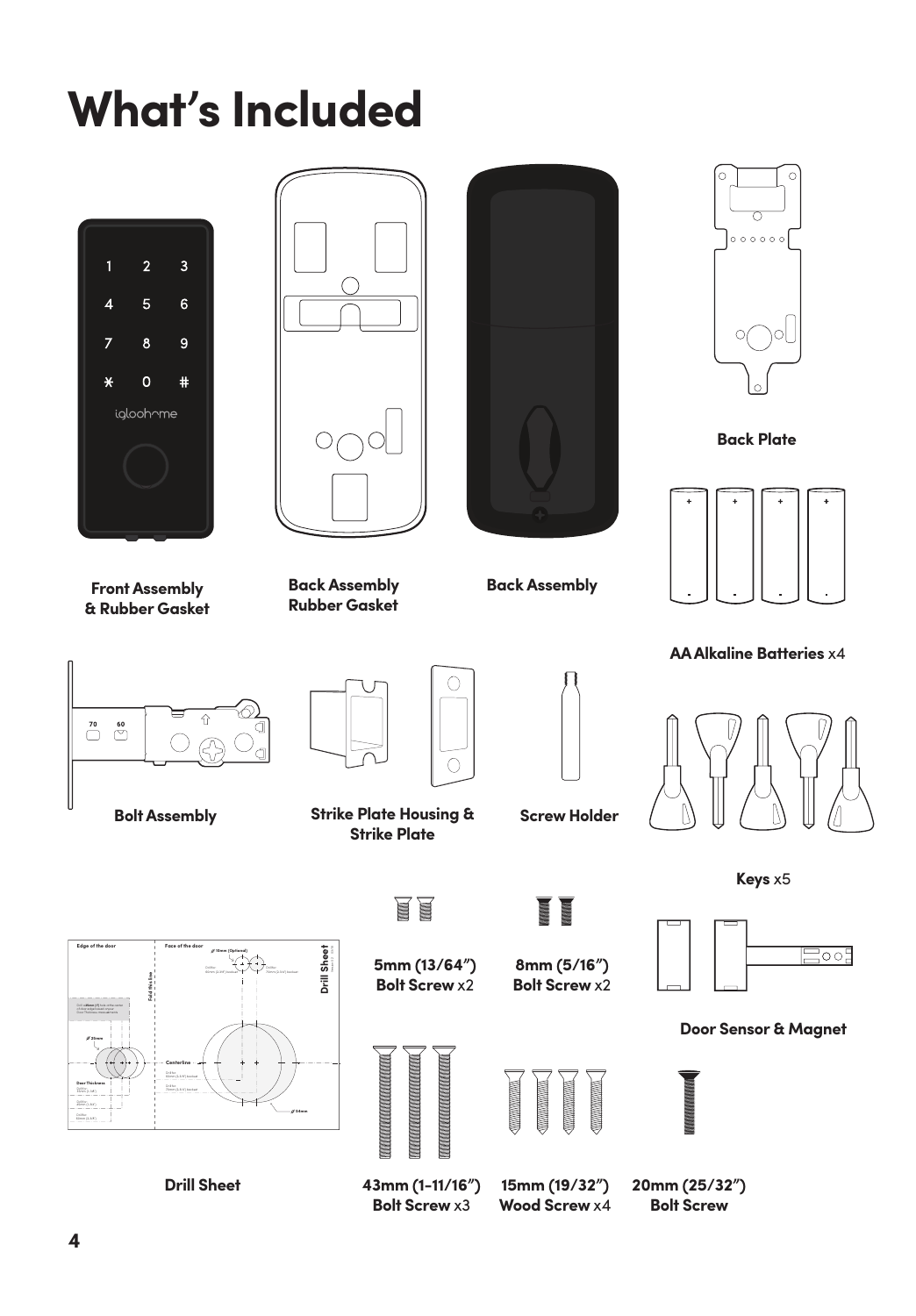# **Specifications**

| Model                           | igloohome Smart Deadbolt 2S                   |  |
|---------------------------------|-----------------------------------------------|--|
| Material                        | Zinc Alloy, ABS                               |  |
| <b>Current Rating (Standby)</b> | $\sim$ 30uA                                   |  |
| <b>Current Rating (Active)</b>  | $\sim$ 200 $\text{mA}$                        |  |
| <b>Batteries</b>                | 4 x AA Alkaline                               |  |
| <b>Battery Life</b>             | Up to 9 months                                |  |
| <b>Unlock Mechanism</b>         | Bluetooth, PIN code, Physical Keys, Thumbturn |  |
|                                 |                                               |  |



\* **DO NOT USE:** Heavy Duty, Eveready, GP, or rechargeable batteries. Duracell & Energizer alkaline batteries recommended. Please note that using better batteries will improve the performance and lifespan of the lock.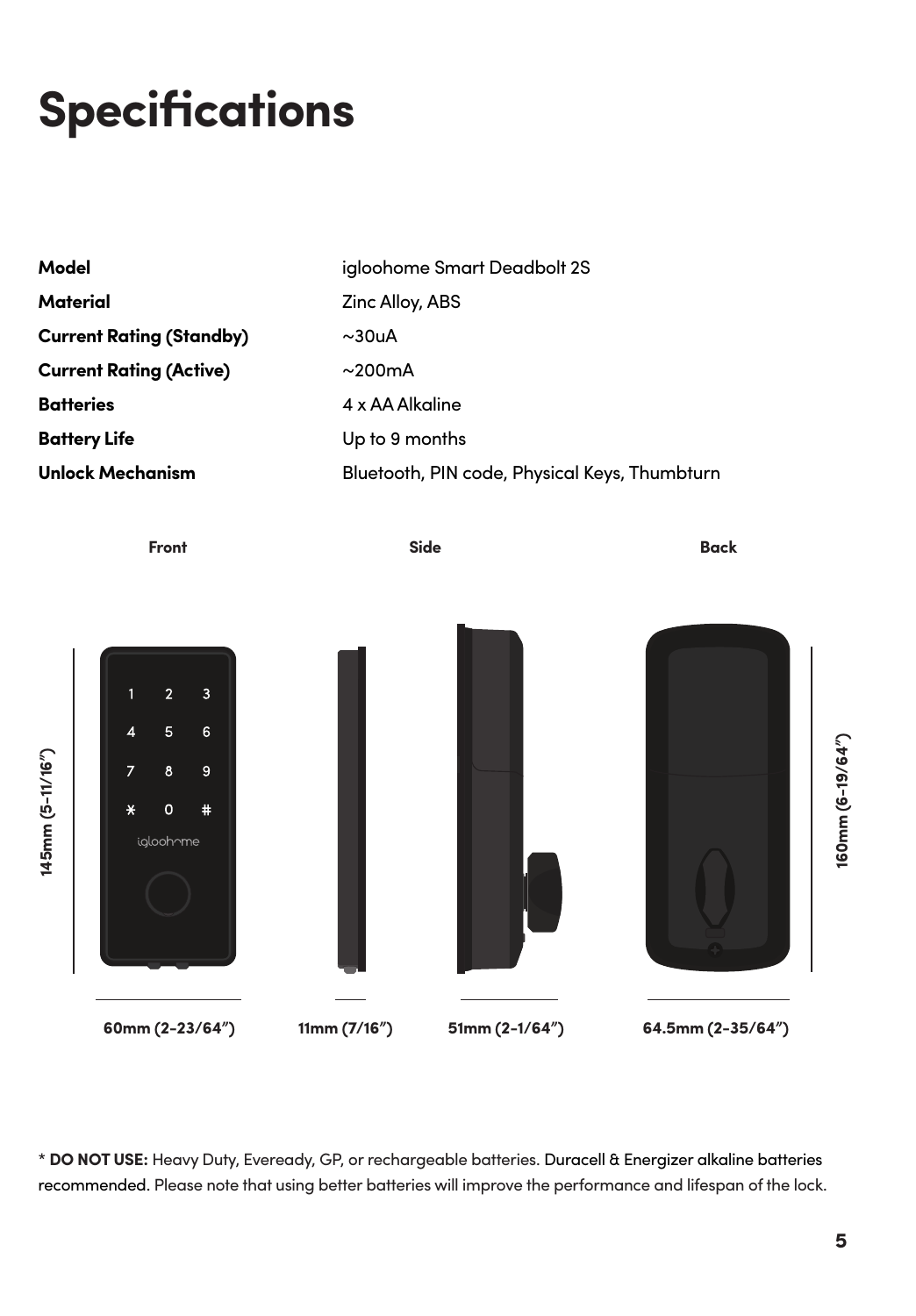# **Installation Guide** Requirements



#### **Measurements**



10mm (25/64")

20mm (25/32") **c**



>110mm (4-21/64") for 60mm (2-3/8") / >120mm (4-23/32") for 70mm (2-3/4") backset

50mm (2") **e**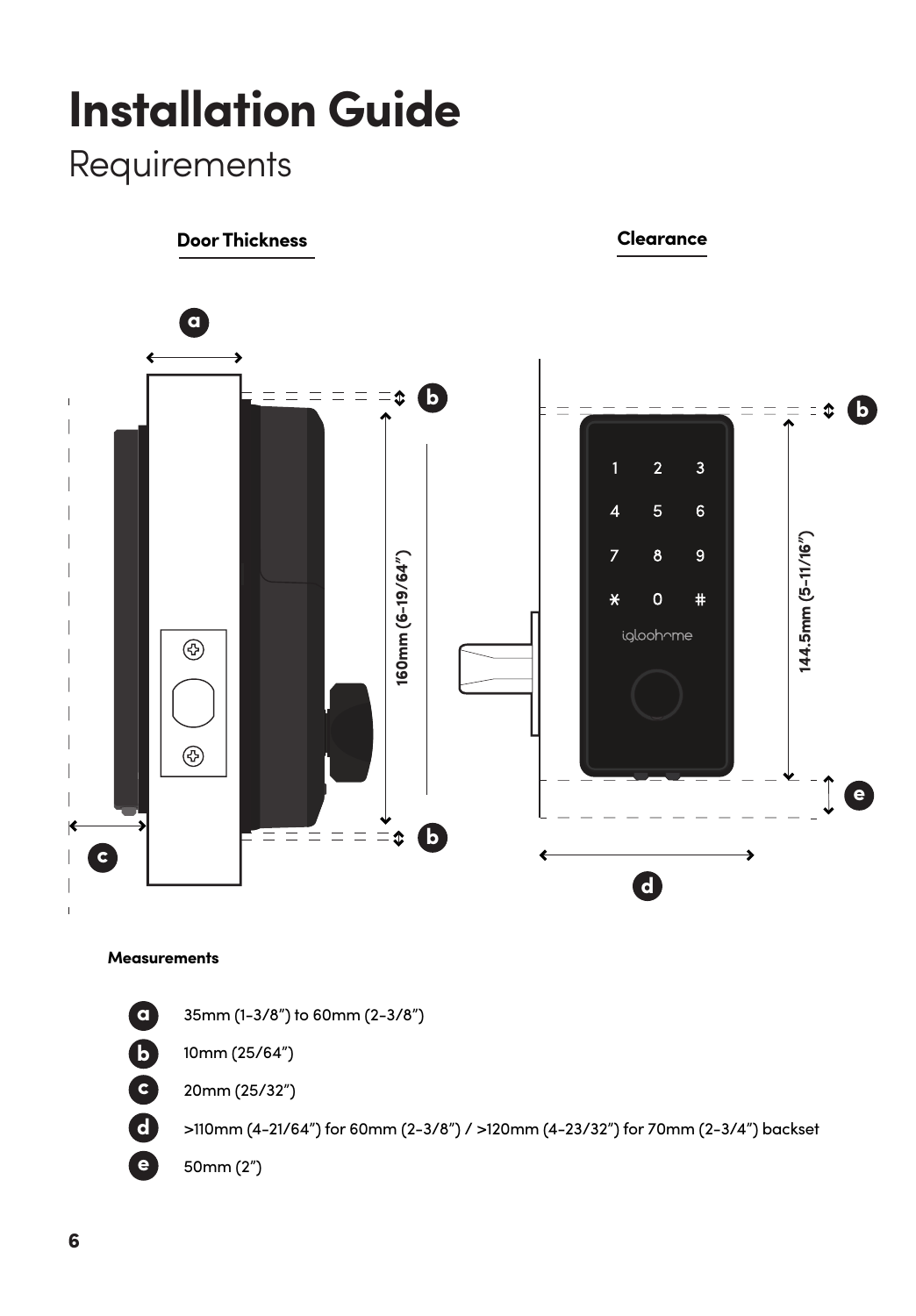# **Prepare Door for Installation**



Recommended

Recommended Door and door frame material : **Wood**

 $\sqrt{N}$ 





Please ensure that there is an existing handle on your door for push - pull access.

Not for: metal gates, glass doors or sliding doors.

If you are unsure if your door is suitable, send us web links to your door pictures to *info@igloohome.co*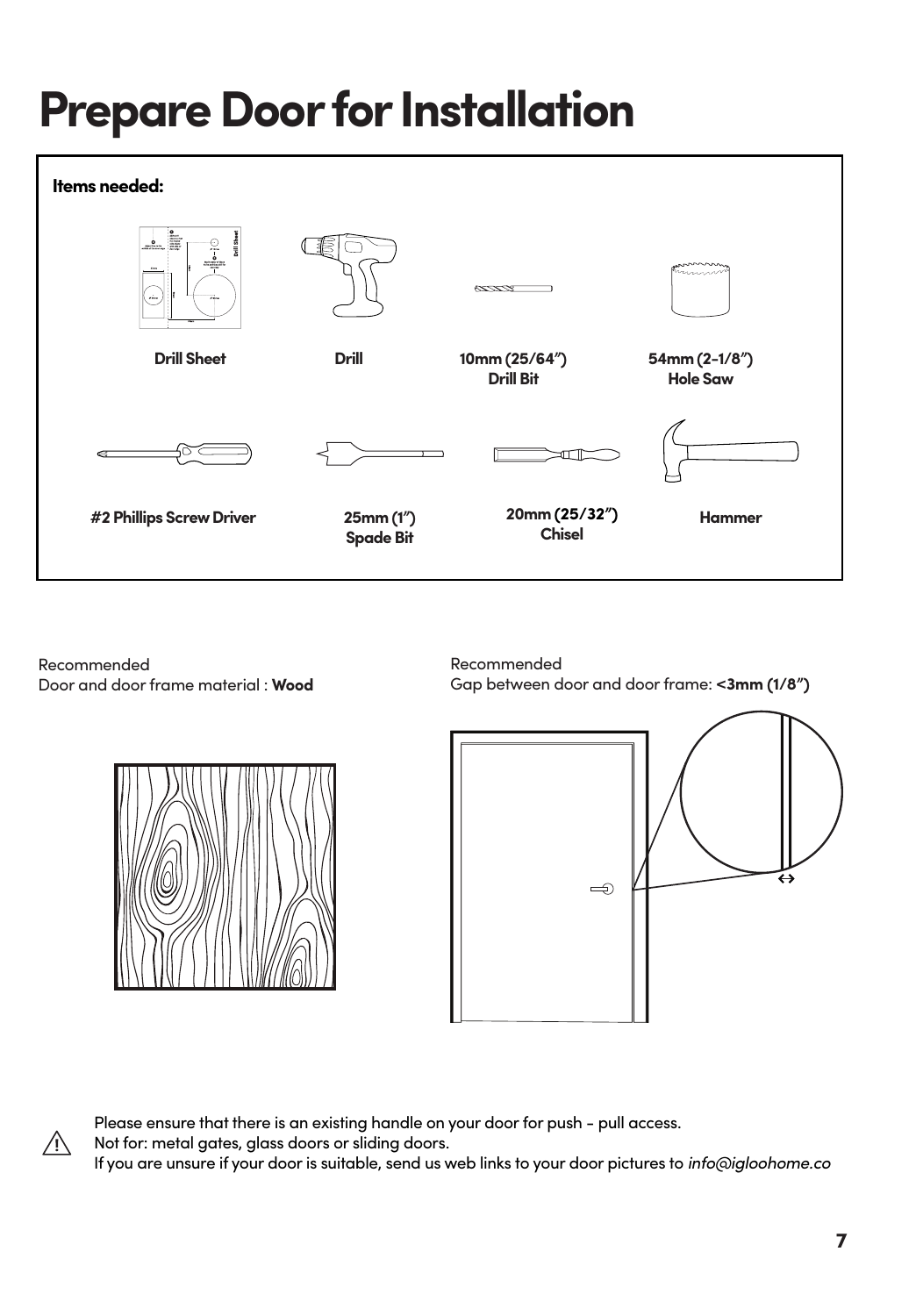### **How to use the Drill Sheet**



 $\bigwedge$  Mark the center of the holes and then drill for accuracy.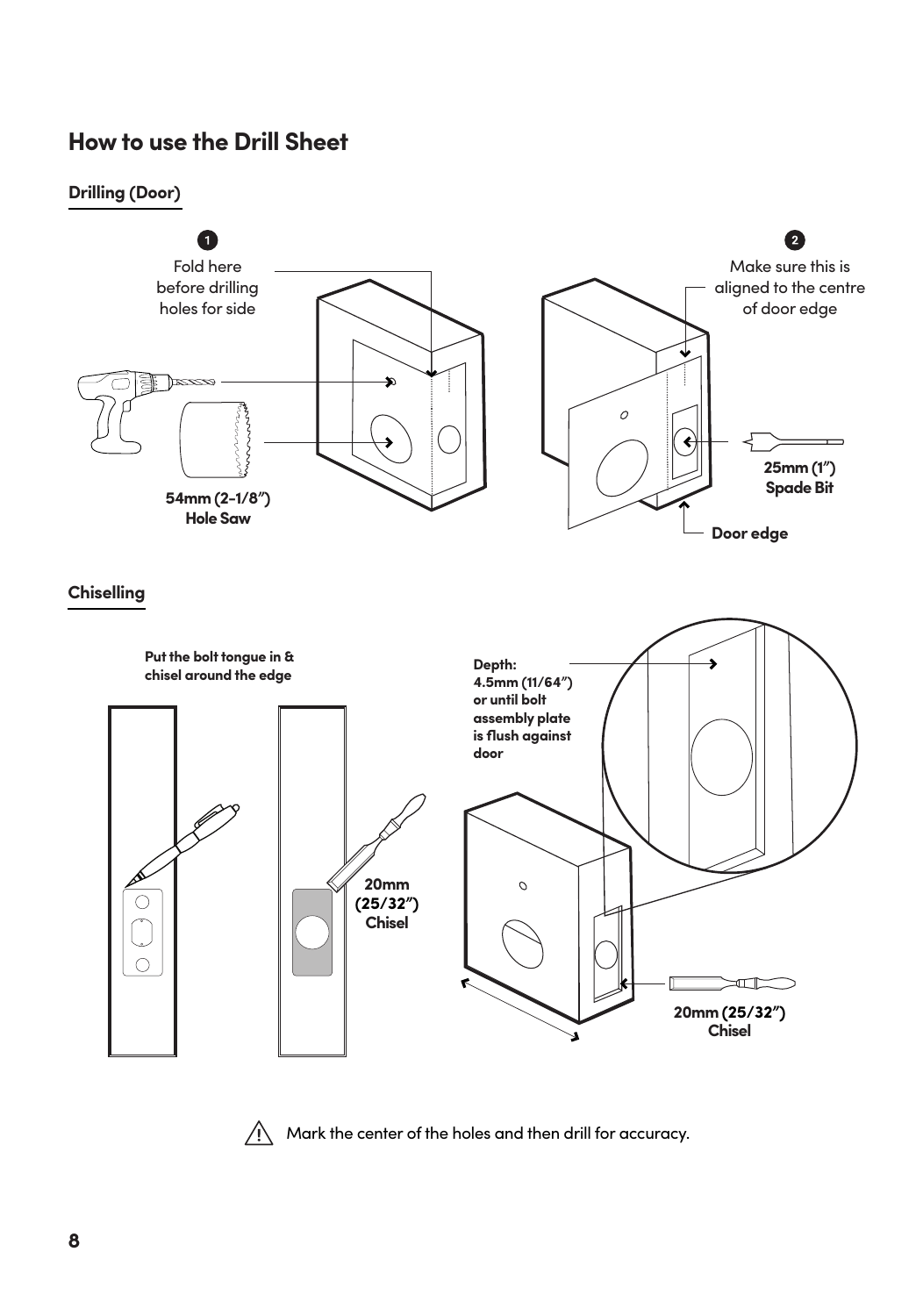# **Prepare Lock For Installation**



**Remove Battery Cover from the Back Assembly**



 $\overline{2}$ 

**Top View of Battery Cover**

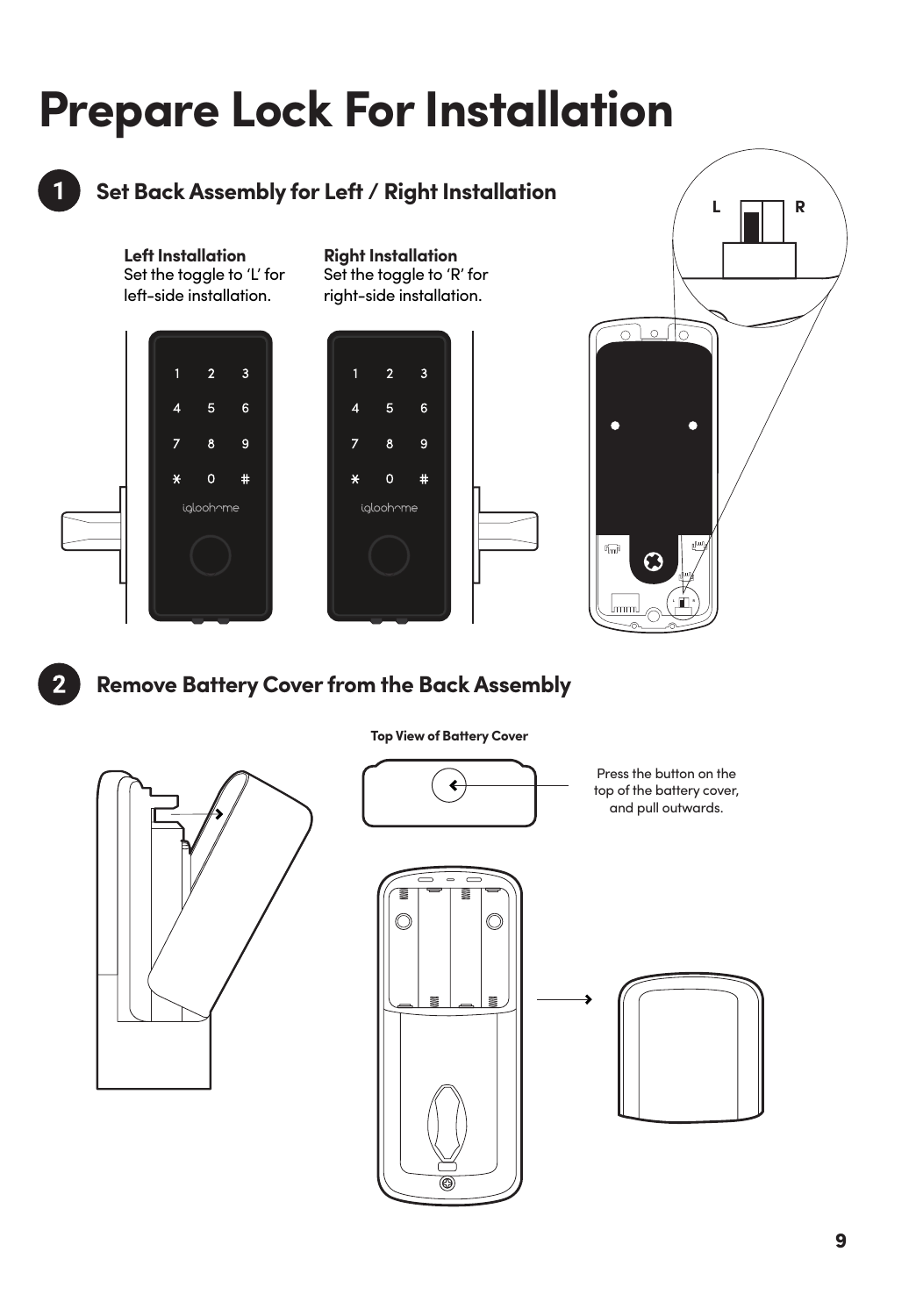# **Installation Instructions**

### **Measure**

If you are replacing your current deadbolt lock, industry standards are 60mm (2-3/8") or 70mm  $(2-3/4")$  backset. To determine which backset length you should use, so measure the distance  $(x)$ between the center of 54mm (2-1/8") hole to door edge.



### **Prepare bolt assembly based on the distance (x)**

Bolt ships with bolt assembly in 60mm (2-3/8") position. If required, twist the bolt and pull to extend (simultaneously) to 70mm (2-3/4") backset position.

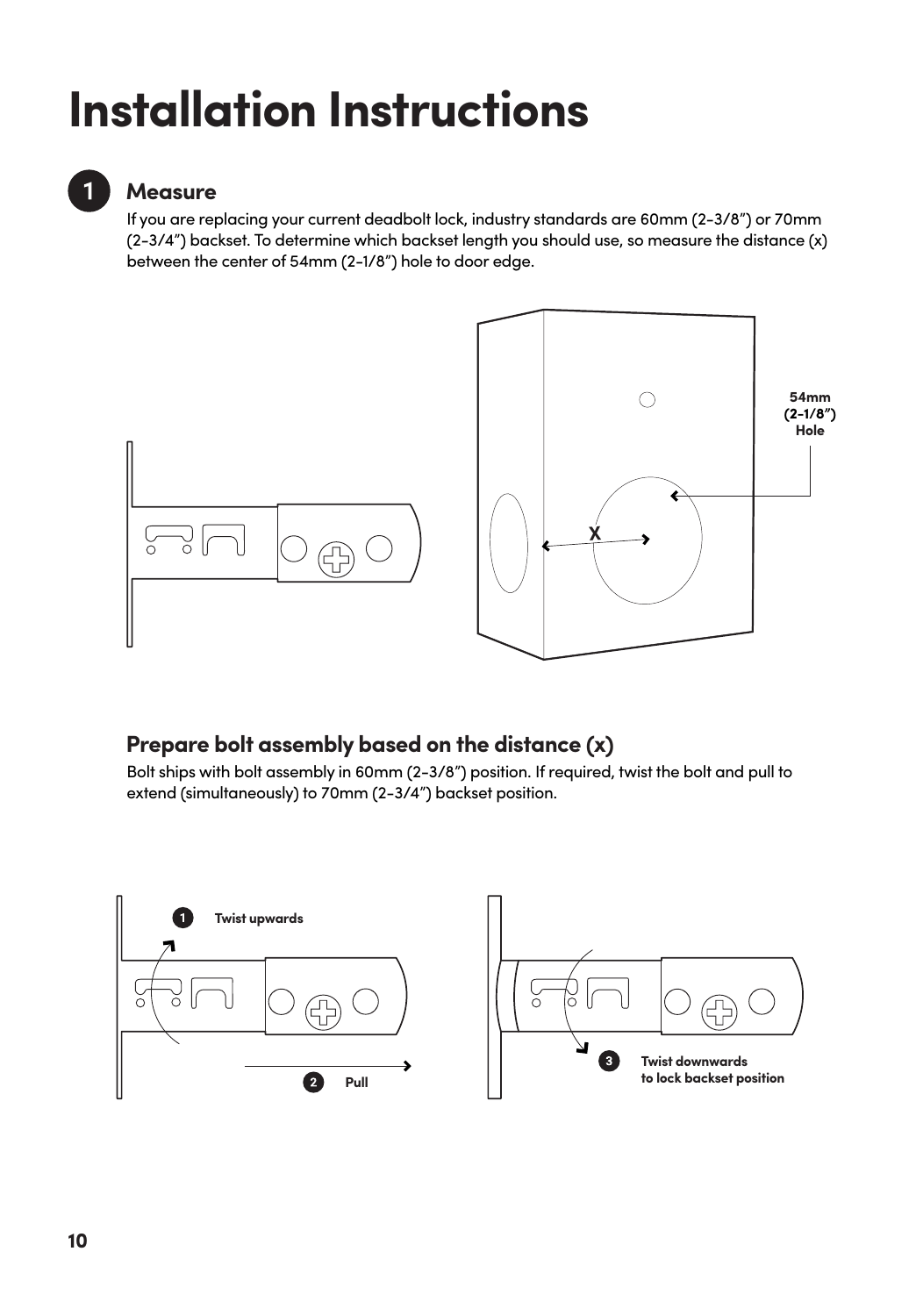### **Insert bolt and front assembly into door edge**

The '+ ' hole on the backset should be in the middle of the hole.





 $2<sup>1</sup>$ 

### **Measure and cute the tailpiece if necessary**

After inserting the tailpiece, measure the distance of protrusion from the door.

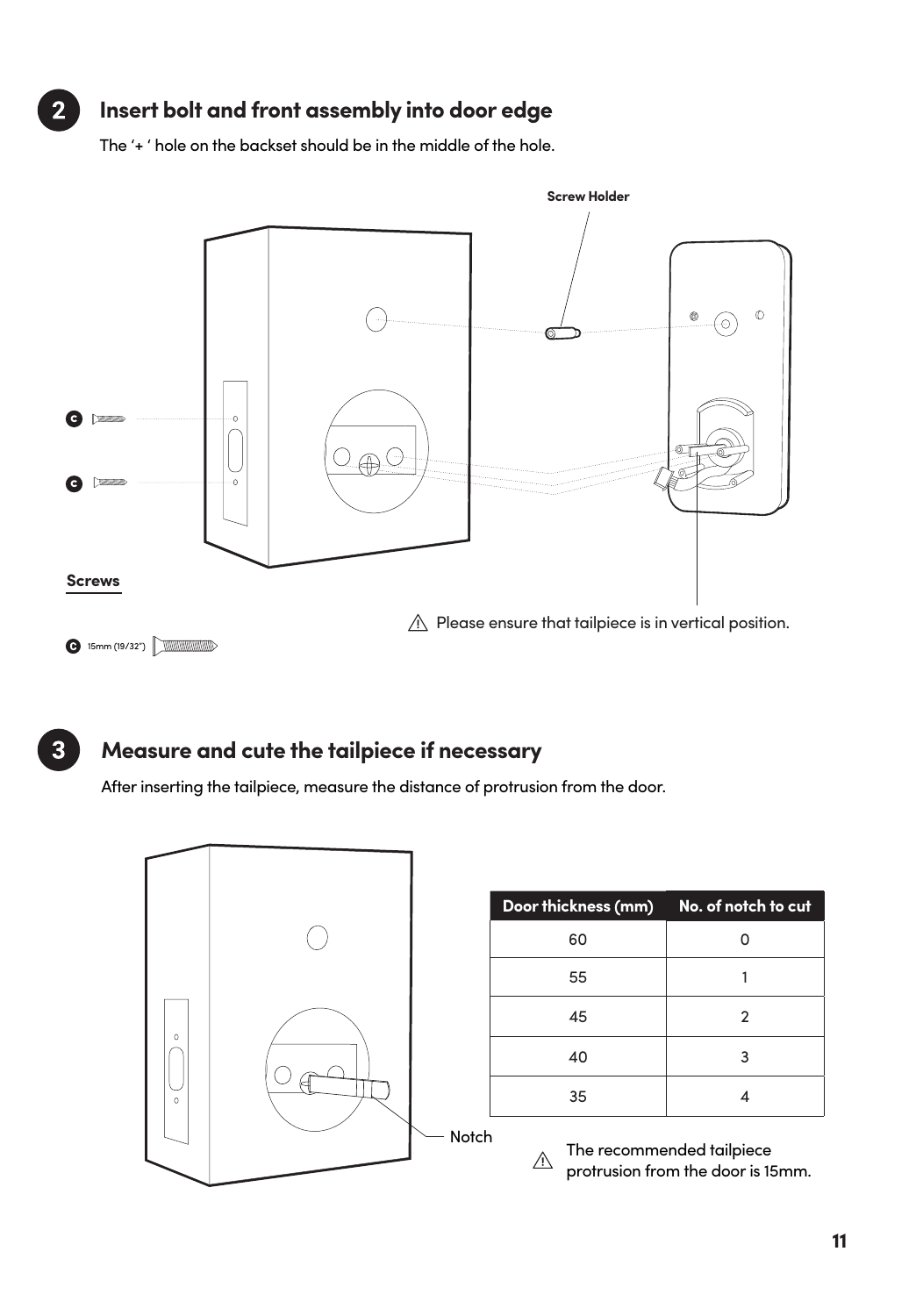### **Secure the Front Assembly using the Back Plate.**

To do this, place the Back Plate (ensuring the correct side placement).



#### **Door Sensor Installation 5**

Adjust the position of the door sensor according to the door handling (left or right installation). Use the 2 x 5 (13/64) mm screws to secure the door sensor to the back plate.



 $\overline{\mathbf{4}}$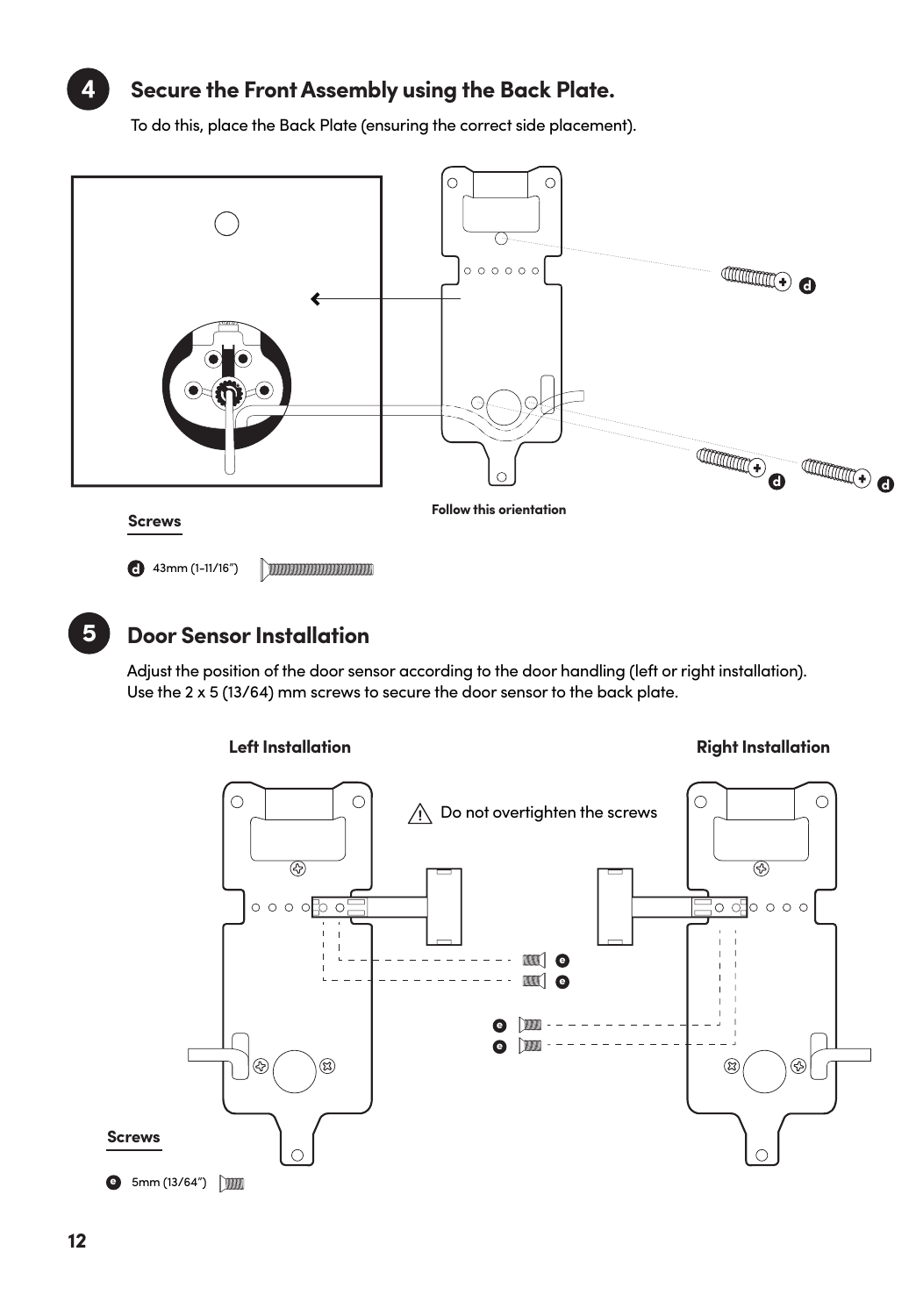### **Fit in the Rubber Gasket**

**6**

Insert the front assembly cable through the rectangular hole on the rubber gasket. The hole should be on the right side of the rubber gasket.

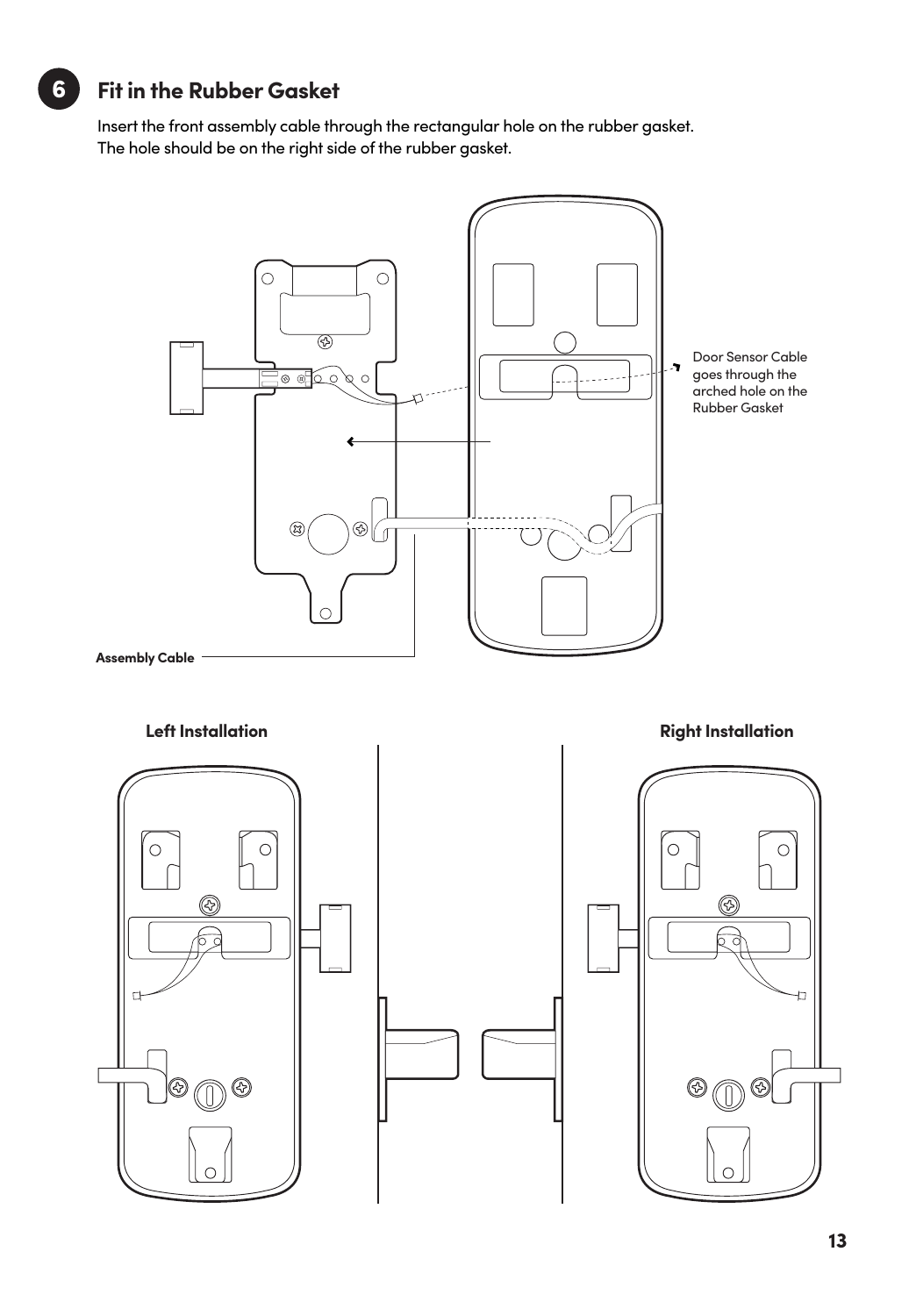### **Connect Assembly Cable**

Connect the sensor cable to the Back Assembly then connect the assembly cable from the Front assembly through the 54mm hole to the Back Assembly. Ensure that the wire is installed properly and securely.





**7**

### **Fit Back Assembly to the Door Tailpiece**

Ensure thumbturn position is turned to 'unlock' position.





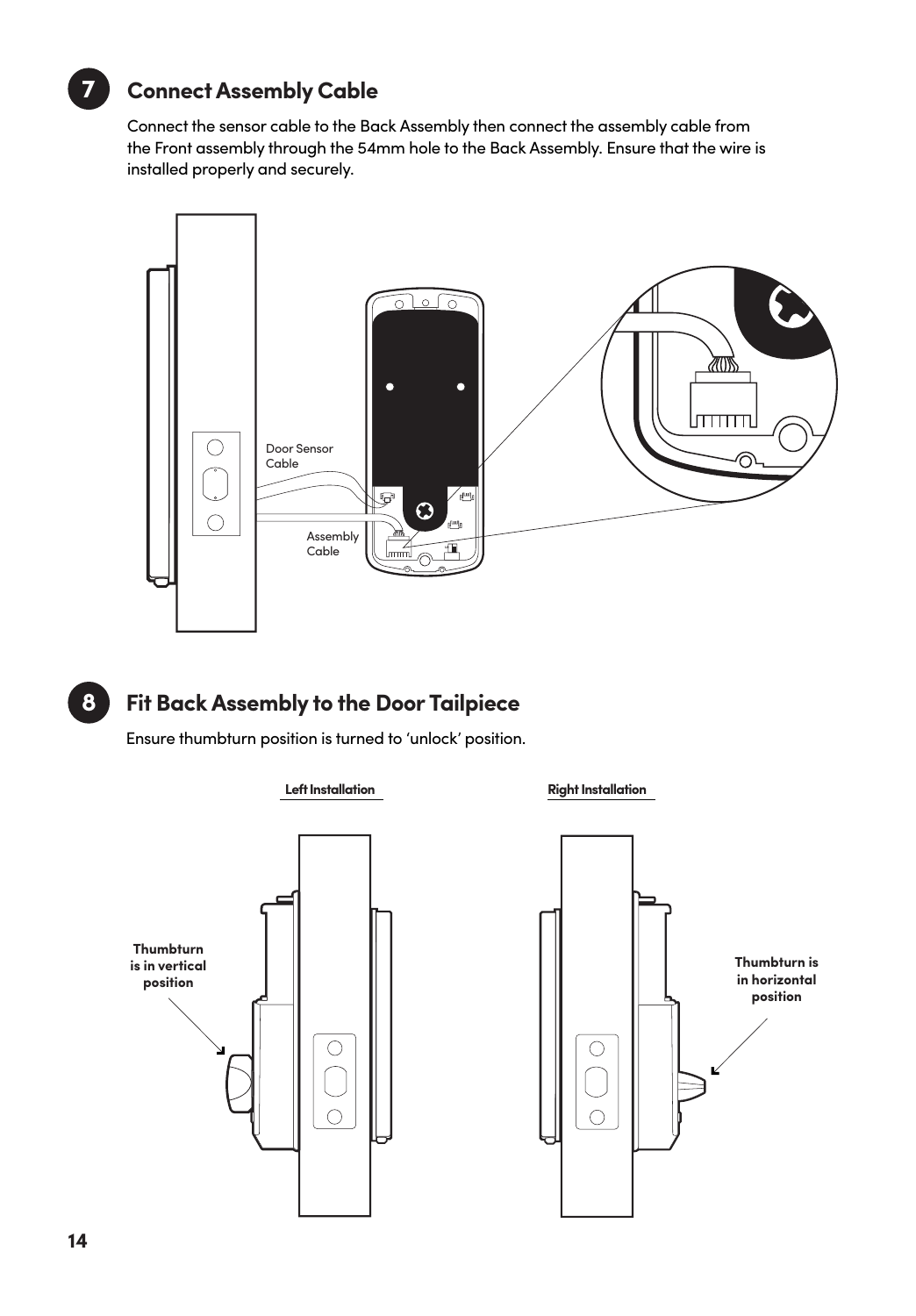#### **Secure the Back Assembly 9**



#### **Insert 4 AA Alkaline Batteries and push the battery case lid inwards to close 10**



**Side View**

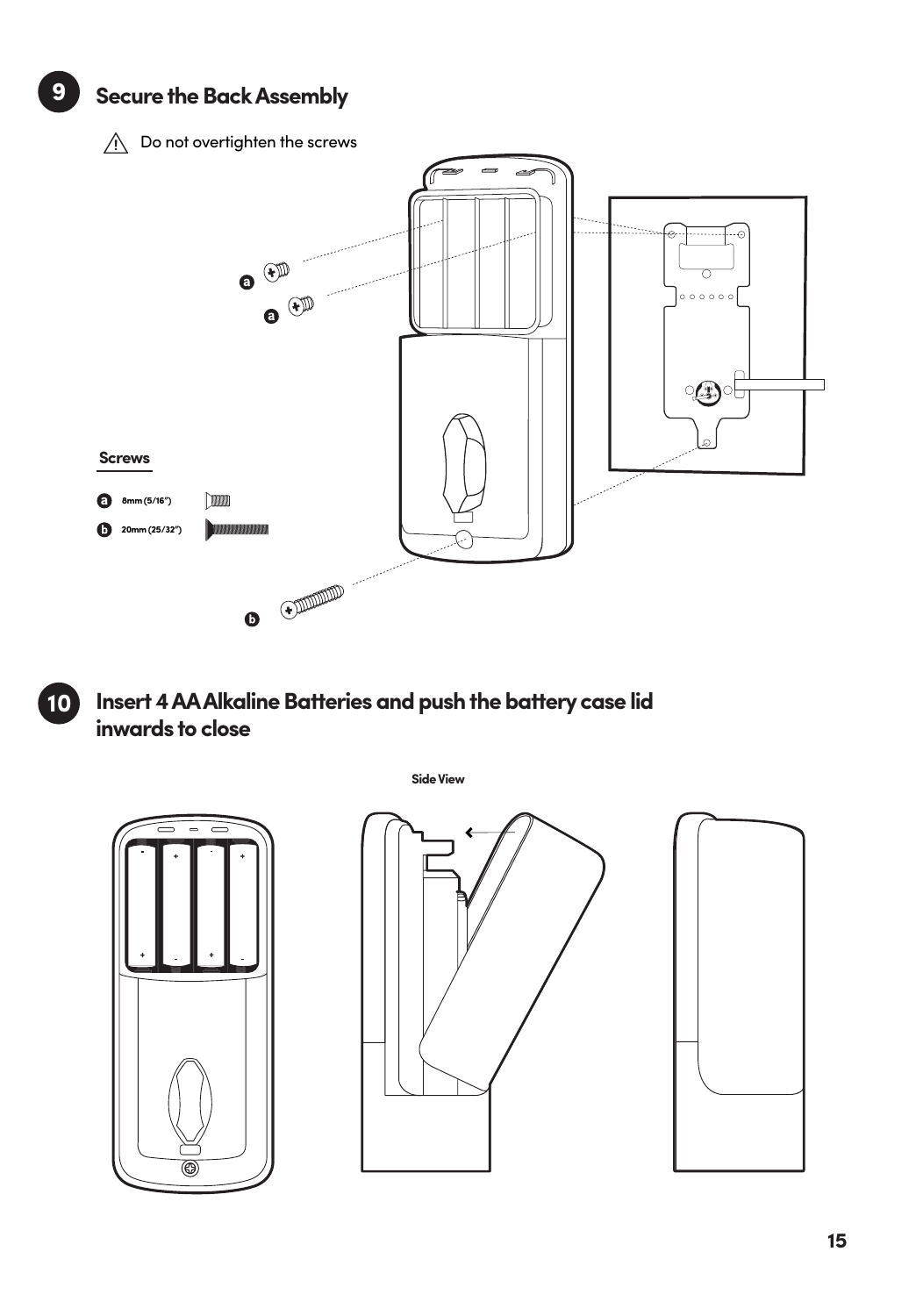# Test Lock

**Place hand over your lock to activate touchpad and hold # to lock.**



Still experiencing issues? Go to *igloohome.co/support* for more help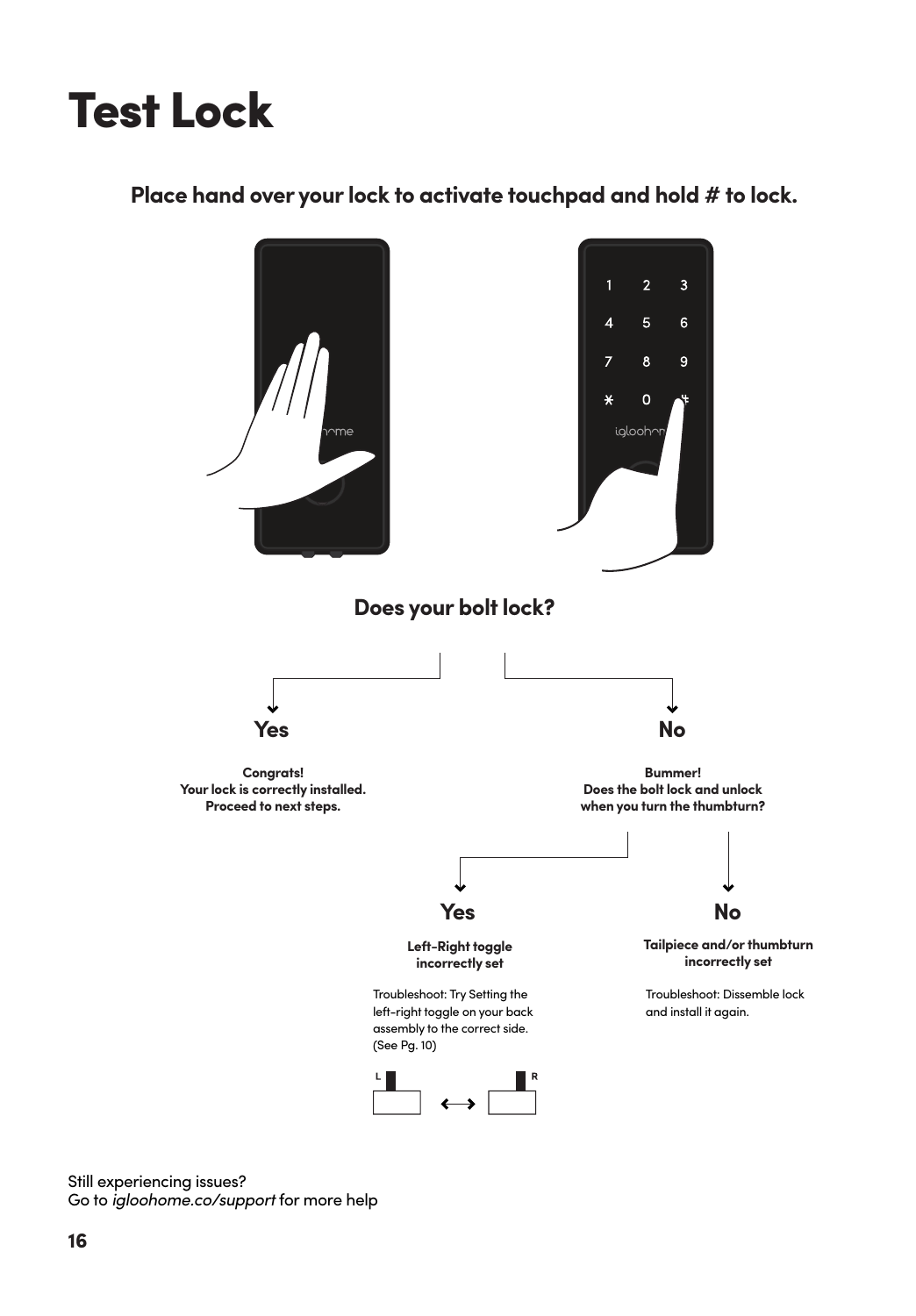# Prepare the Door Frame



**Ensure to align the lock to the door frame and mark it down.**



**Mark out where the bolt tongue locks then drill a corresponding hole on door frame. Chisel to fit the strike plate in as well.**



3 **Secure strike plate housing and strike plate using 2x 25mm (1") wood screws.**

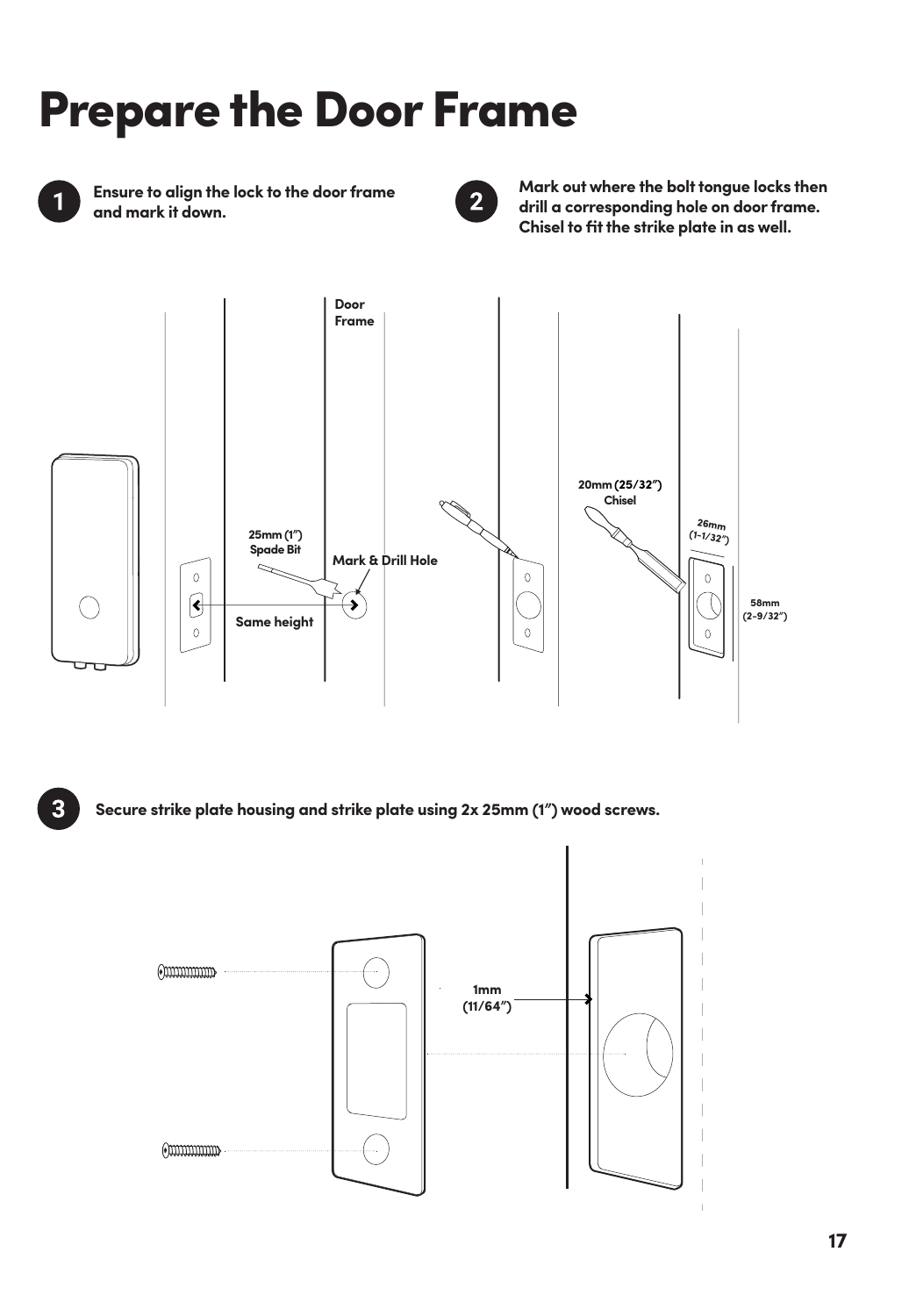# **User Guide** Lock Anatomy

### **Outer Body**

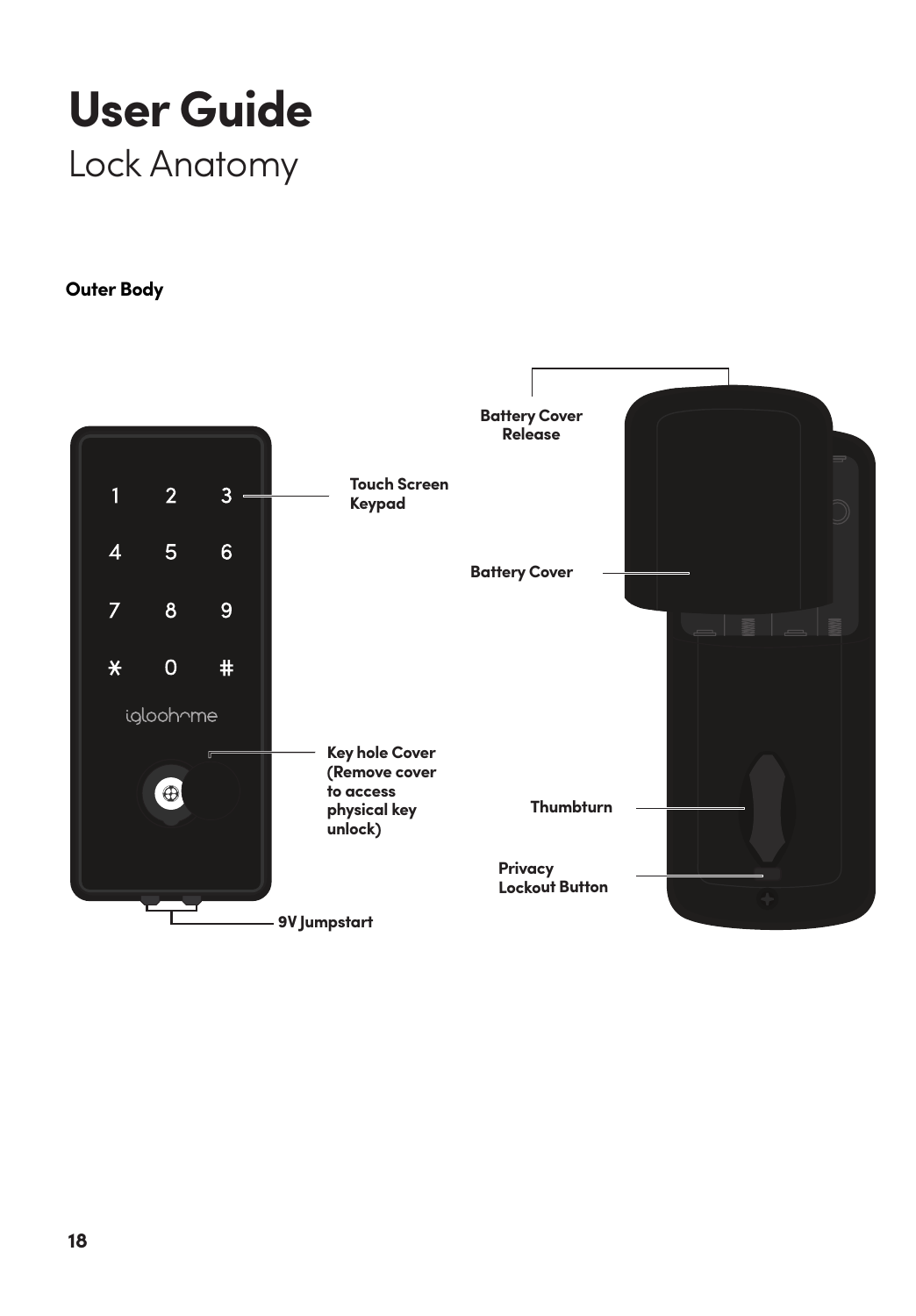# Features

### **PIN / Bluetooth Unlock**



### **Bluetooth Master Key**

The igloohome Smart Deadbolt 2S unlocks with Bluetooth via the app.



### **Bluetooth Guest Key**

Bluetooth keys based on duration can be generated and shared with guests.



### **Master PIN Code**

The igloohome Smart Deadbolt 2S unlocks with a permanent Master PIN Code.



### **User PIN Code**

The mobile app can generate user PIN codes, with validity duration from One-Time, Permanent, or a Duration based on Date-time.

### **Lock**



#### **Timer Re-lock**

After successfully unlocking, the igloohome Deadbolt 2S will re-lock after a period of time (between 5 to 120 seconds). The owner sets this function.



### **Manual Locking**

Hold the '#' key for 2 seconds to lock the igloohome Deadbolt 2S.



#### **Sensor Re-lock (Recommended Accessory)**

The Sensor detects when the door is closed and locks automatically.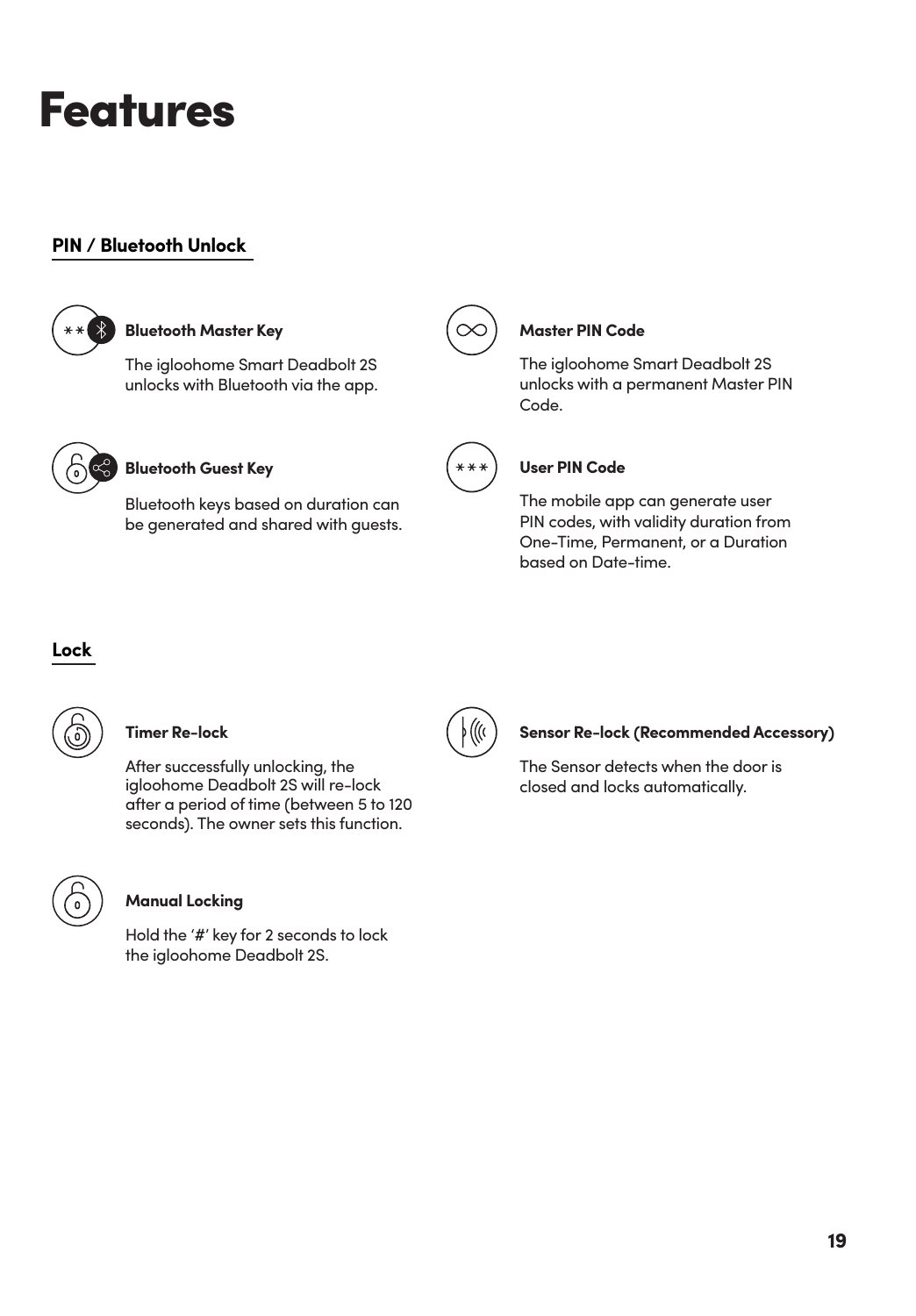# Features

### **Security / Alarms**



### **Security Lockout Mode**

After 5 consecutive unsuccessful attempts at entering a PIN code, the igloohome Smart Deadbolt 2S will be unresponsive for 5 minutes. Physical key and Bluetooth Unlock can be used to unlock in this state.



### **Privacy Lockout Mode**

Activate this from indoors to prevent entry from outsiders. Physical key can be used to unlock in this state.



#### **Decoy PIN Code**

A total of 16 decoy digits including PIN code can be entered to prevent the PIN code from being exposed.

### **Battery**



#### **Emergency Jump-Start**

If battery power is drained, an external 9 Volt battery can be used to provide emergency power. The 2 contact points of the battery must be aligned with the 2 contact points on the Deadbolt 2S.



### **Activity Logs**

Entry via PIN codes and Bluetooth Key will be logged in the app.

Bluetooth key access logs are updated in real-time and PIN code access logs are updated when the owner uses a bluetooth key or update logs.



### **Tamper Alarm**

The lock will sound if intruders try to pry the lock from the door.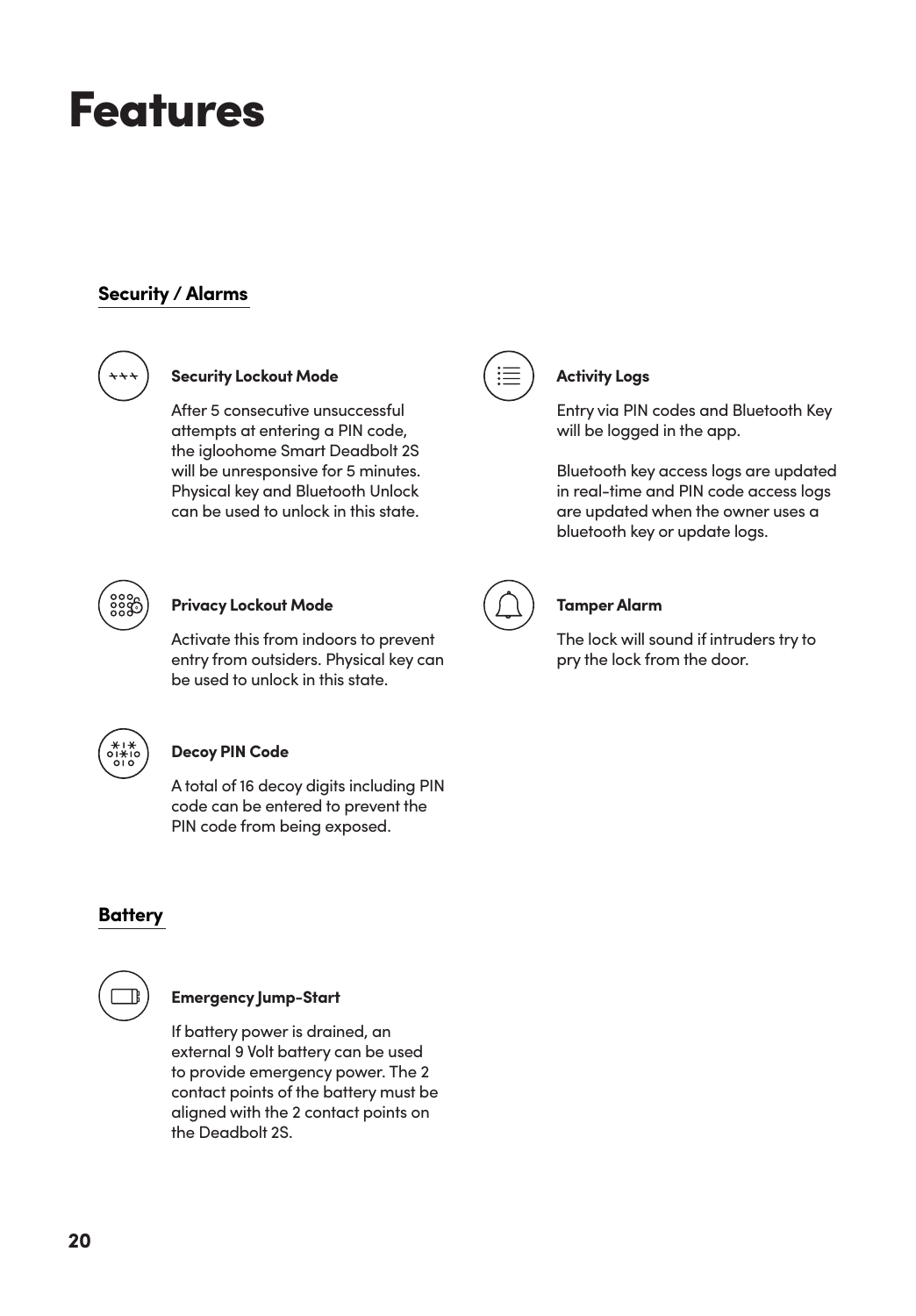# Unlocking & Locking



**Timer Re-Lock** Refer to page 24

**Sensor Re-Lock (Recommended Accessory)** Automatic locking after door closes

**Thumbturn** Use thumbturn at the back of lock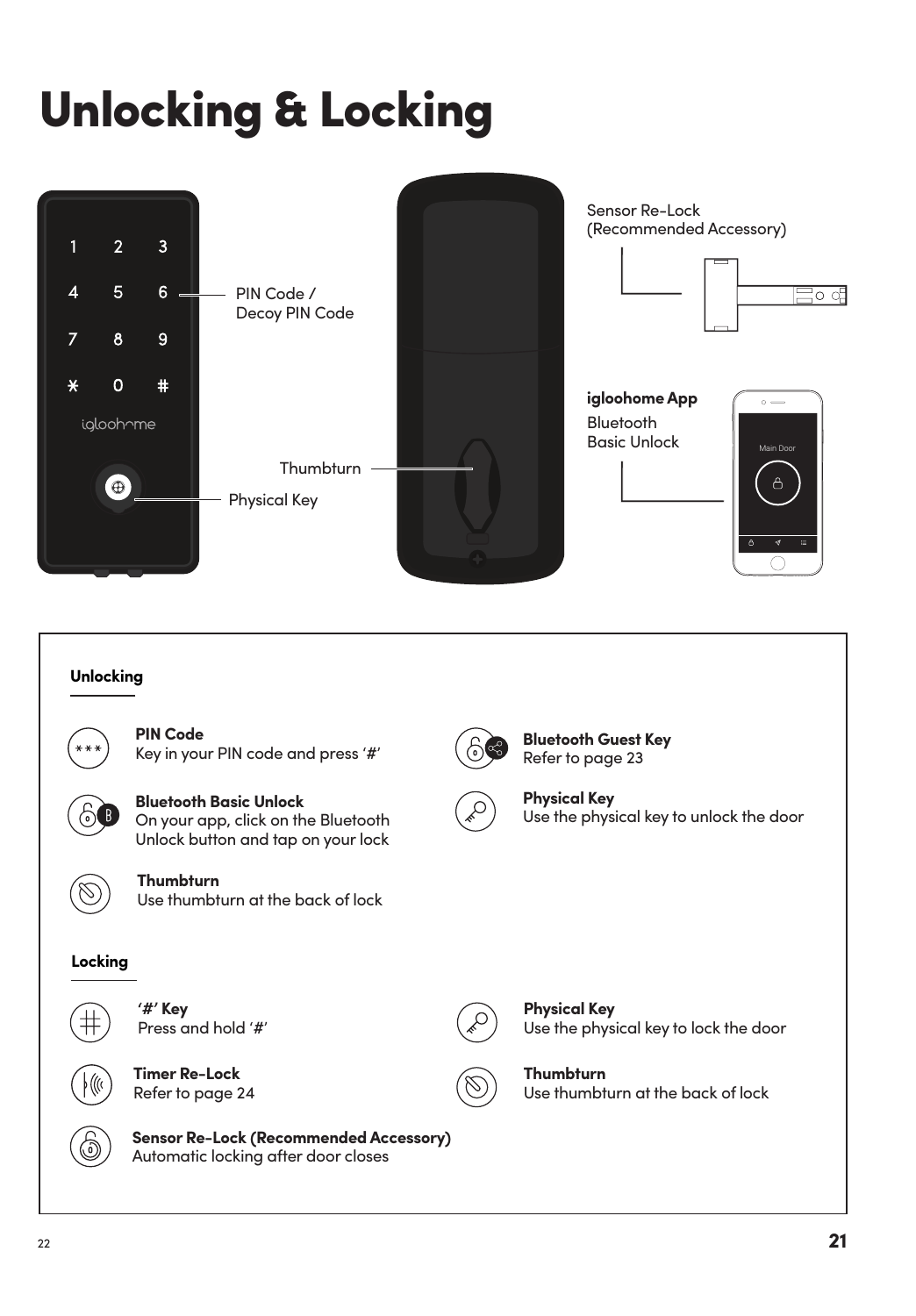# **App Onboarding**



# **Test Factory PIN Unlock**

In the factory mode (before pairing), the PIN to unlock is **\* 1234567890 #**

# **2 Register as a Lock User**

- *a) Download igloohome from App store / Play store.*
- *b) Create an account and login.*



## **3 Pairing**

- a) Select **[Add new igloohome lock]**
- Note: For exitisting users with other paired locks, go to **[Configuration]**, select **[Manage Locks]** followed by the **[Add]** icon.
- a) Select **[igloohome Deadbolt 2S]**
- b) Place your palm over keypad to wake device up
- c) Press **[Next]** and select the lock to pair with



## **4 Setting Master PIN code**

*Before proceeding, turn on your Bluetooth and ensure that you are within Bluetooth range of the lock.* 

Go to **[Access]** and customize your **[Master PIN]** by editing it.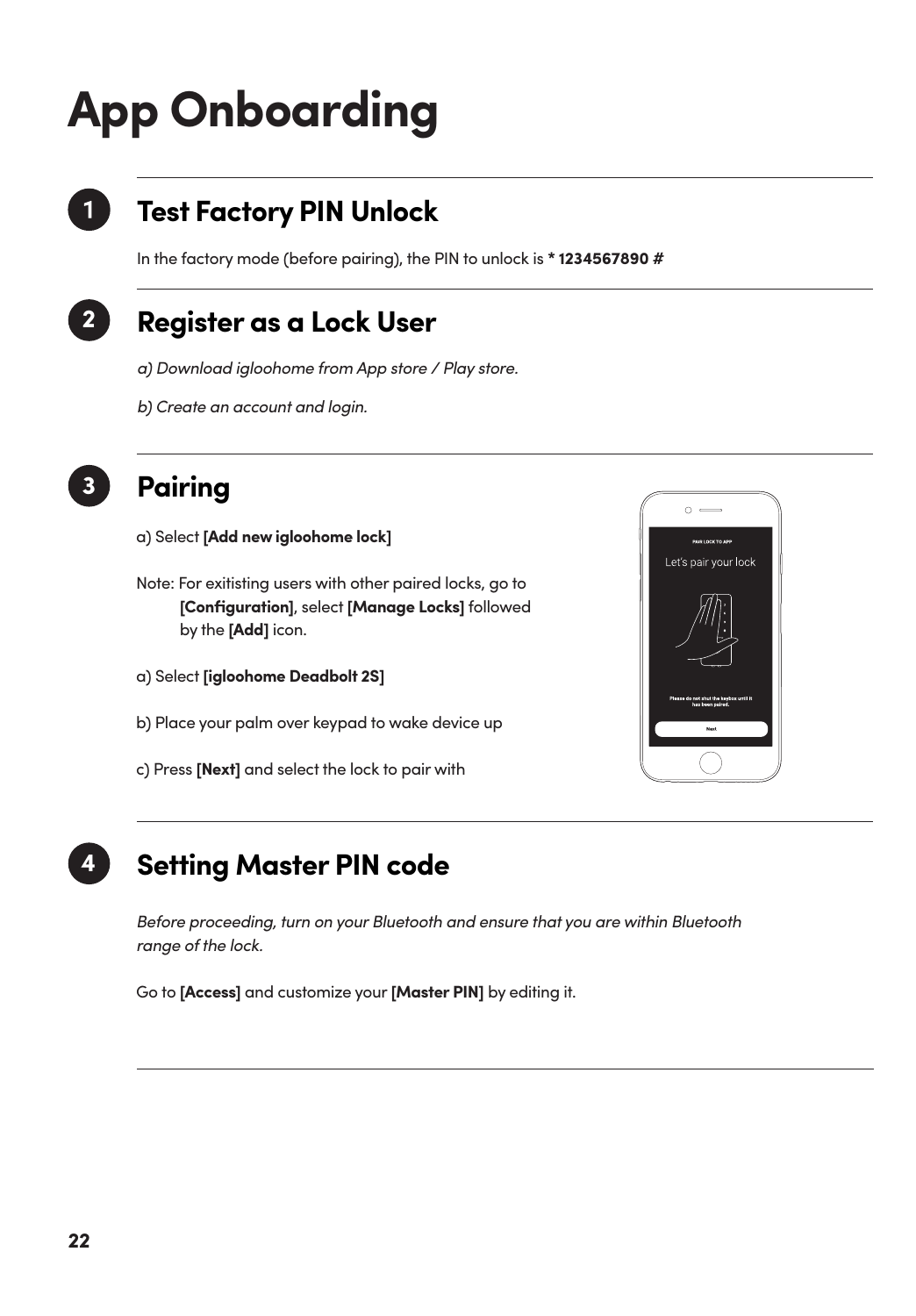# **Managing Access in App**

# **Creating PIN codes**

PIN codes can be generated on the app under **[Access]**, create **[New Key]** and choose either One-Time, Permanent or Duration PIN.

Pin codes will expire if its not use within its activation period. Refer to the table below.

| <b>PIN Type</b> | Use PIN within*           |
|-----------------|---------------------------|
| One-Time PIN    | 6 hrs of generation       |
| Permanent PIN   | 24hrs of generation       |
| Duration PIN    | 24hrs from the start time |

## **2 Bluetooth Guest Key**

Bluetooth Guest Key can be shared with other users for mobile access. It allows your guests to unlock the igloohome smart lock via Bluetooth.

There are 3 steps to using a Shared Bluetooth Key

- 1. Under **[Access]**, create **[New Key]** and choose **[Bluetooth Key]** under **[Access Type]**. Proceed to share the key after it is created.
- 2. Guest receives the Bluetooth Key by one of these methods:
	- Clicking the URL given and follow the instructions.
	- Scanning the QR code under **[Visits]**.
- 3. Guest can now use the Bluetooth Key under **[Visits]** whenever he is within range of the lock.

Notes:

- The owner can revoke the Bluetooth Key in App.
- Bluetooth Key must be accepted within 1 hour generation before it expires.

### **3 Resetting PIN codes**

Ensure that Bluetooth is switched on, and you are within Bluetooth range of the lock.

Go to Home > Select Lock Name > **[Settings]** > Reset Pins

Lock will reset all codes, except for Master PIN, and all PIN codes previously generated are no longer valid.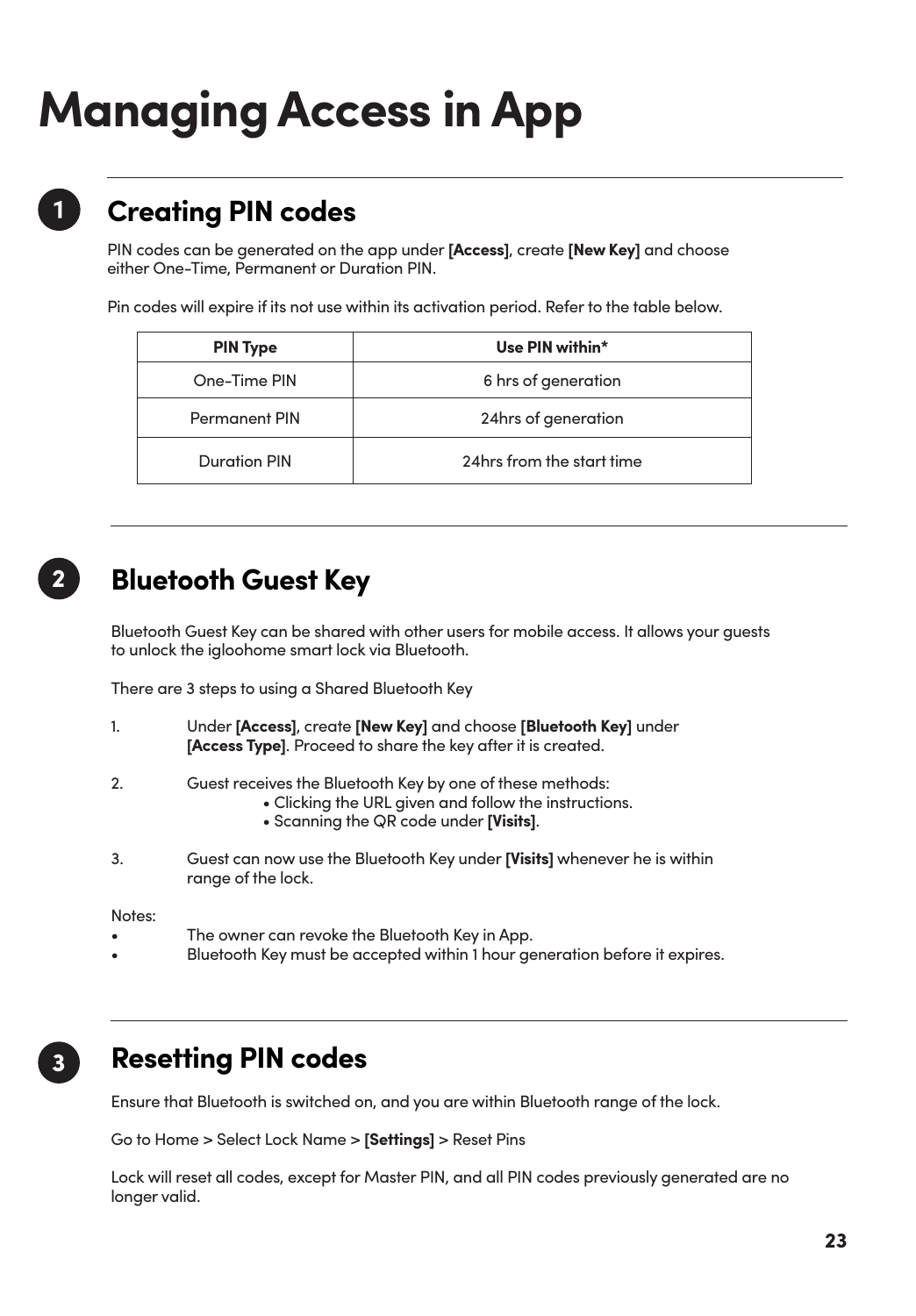# **Lock Tutorial**



# **Edit PIN codes**

Once PIN code is generated, user must key the generated code onto the Deadbolt 2S keypad followed by # to activate the code before proceeding. To change the PIN, enter:

Press \* > **Key 1 0** and tap # > Current PIN and tap # > **New 4 - 9 digit PIN** and tap # > **New 4 - 9 digit PIN** and tap #

| Current PIN Code | 1234 5678                                               |
|------------------|---------------------------------------------------------|
| New PIN Code     | 010101                                                  |
| On Keypad        | Press * > Key 1 0 # > 1234 5678 # > 010101 # > 010101 # |

Notes:

- Editing of codes can also be done in app
- PINs must be used once before it can be edited.



### **Enabling & Disabling Timer Re-Lock\***

| To Fnable  | * 21 # <master pin=""> # <duration 5-120="" between="" seconds=""> #</duration></master> |
|------------|------------------------------------------------------------------------------------------|
| To Disable | $*$ 2 0 # <master pin=""> #</master>                                                     |

Note: By default, Timer Re-lock is disabled.



## **9V Jumpstart Feature**

Step 1 - Touch and hold the battery contacts against the 9V jumpstart pin on the lock and you will hear a series of beeps

Step 2 - While holding the 9V battery to the jumpstart, key in your PIN code on the keypad followed by '#' to unlock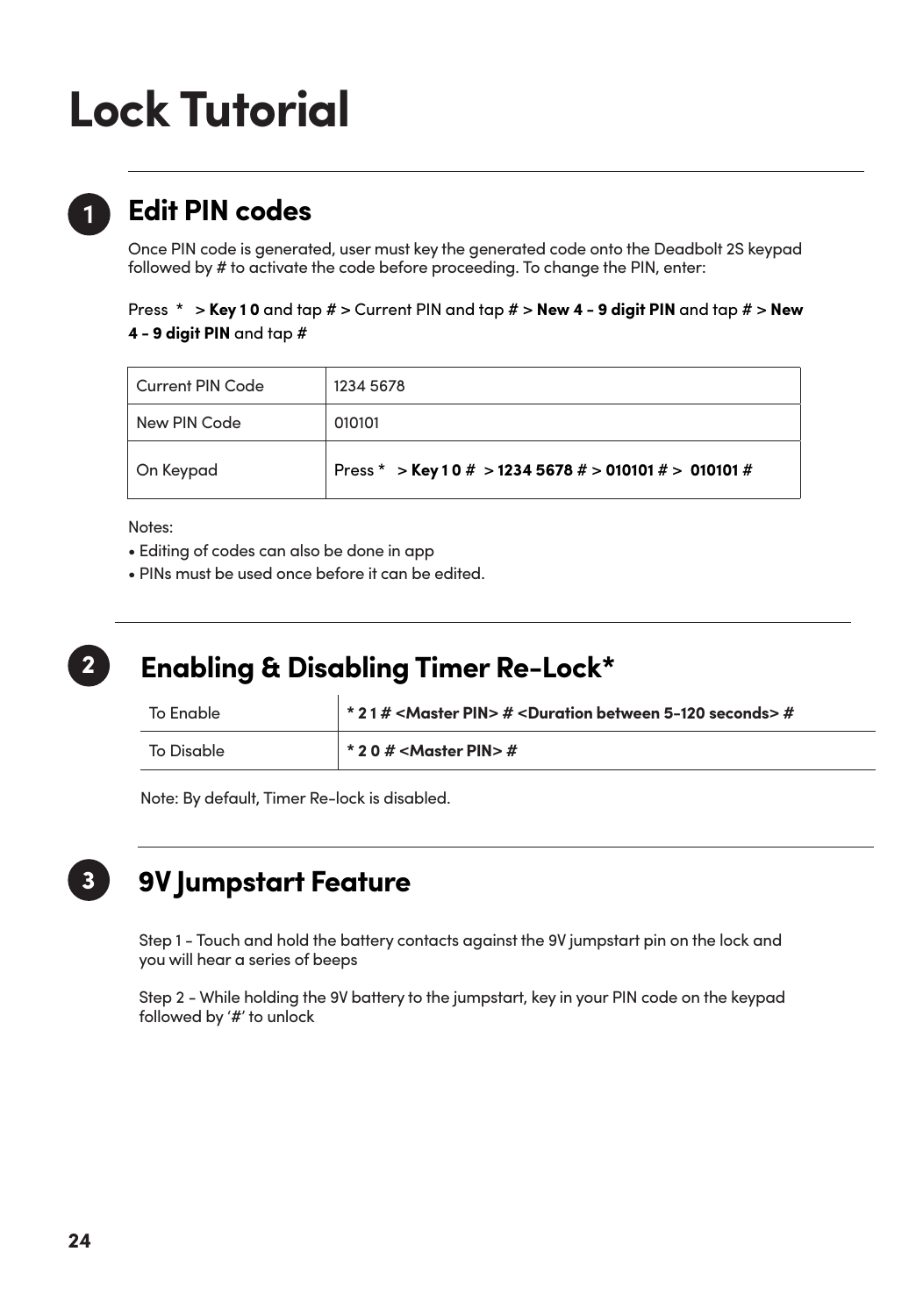# **Lock Behaviour**

# **Security Lockout Mode**

After 5 consecutive unsuccessful attempts at entering a PIN code, the igloohome Samrt Deadbolt 2S will be unresponsive for 5 minutes.

Note: Physical key and Bluetooth Unlock can be used to unlock in this mode.

## **2**

 $\mathbf 1$ 

## **Privacy Lockout Mode**

Privacy Lockout Mode prevents others from using PIN code and Bluetooth Key to unlock when you are inside the property.

Note: Physical key can be used to unlock in this mode.

To activate Privacy Lockout Mode, press and hold Privacy Lockout button until the lock sound off.

Audio Indications:

- Long beep when activated.
- 2 quick beeps when disabled.

|                     | <b>Security Lockout Mode</b>           | <b>Privacy Lockout Mode</b>                                |
|---------------------|----------------------------------------|------------------------------------------------------------|
| <b>Activated by</b> | 5 consecutive invalid PIN codes        | Privacy Lockout button                                     |
| <b>Disable By</b>   | Wait for 5 Minutes<br>Bluetooth Unlock | Privacy Lockout Button<br><b>Physical Key</b><br>Thumbturn |
| <b>Behaviour</b>    | Keypad is flickering on touch          | Keypad does not light up                                   |
| <b>Duration</b>     | Unresponsive for 5 minutes             | Unresponsive until Privacy Lockout<br>Mode is disabled     |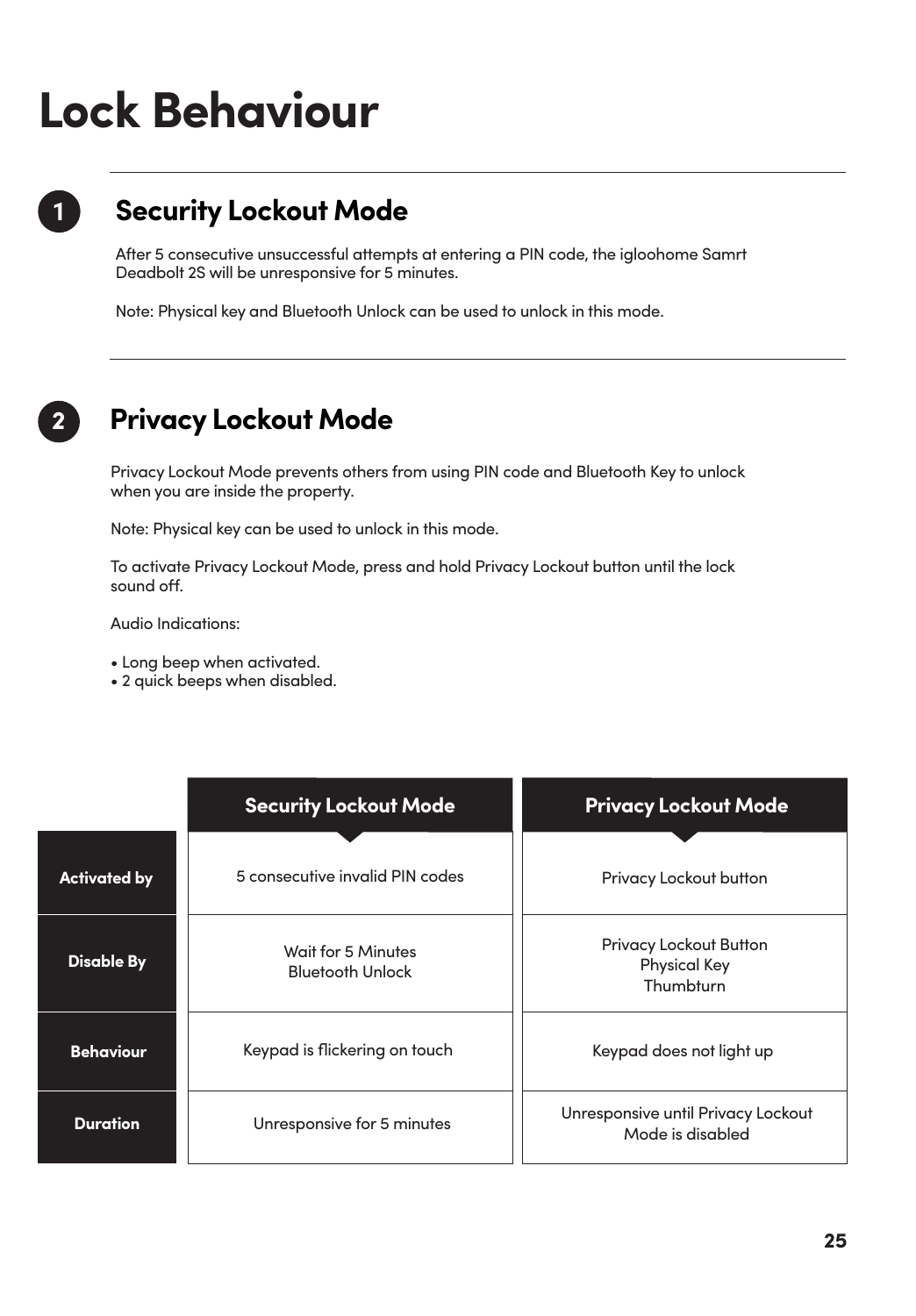# Airbnb Connect

# **87 Airbnb Connect**

Airbnb Connect automates the generation of PIN codes for your Airbnb guests based on their approved reservations. It costs USD\$4.99 per month, but is currently on free trial.

#### **Here are the steps to activate Airbnb Connect**

#### **Step 1: Connect to your Airbnb**

Under **[Account Settings]**, select **[Connect with Airbnb]**

#### **Step 2: Connect to Airbnb listings**

Under **[Reservations]**, click the **[Add]** icon to select a home to connect to. Select Airbnb Listing and PIN Time to associate.

#### **Note:**

- Emails with PIN code will be sent to the guest between 1 to 48 hours before check-in time (configurable).
- PINs will only be valid between the check-in and check-out times.

#### **Step 3: Change Check-in and Check-out time**

Under **[Configuration]**, select **[Manage Homes]** followed by the listing to view or edit its details.

#### **Notes:**

- If the access mail has not been sent, changing your check-in/check-out time via the app modifies the start and end time of the PIN codes to be shared with your guest.
- If the access mail has been sent, changing these details will only affect the next reservation.
- Changing these details on the igloohome app does not update the check-in/check-out time on the listing on the Airbnb website.



### **2 Disconnect Airbnb**

Should you prefer to generate PIN codes for your guests manually, you may disconnect your Airbnb listing from the igloohome home listing with the steps below.

1. Under **[Reservations]**, disconnect all the listings (if any).

#### 2. Under **[Account Settings]**, select **[Disconnect with Airbnb]**.

Should you wish to completely disconnect your Airbnb account from your igloohome account, make sure that all your Airbnb listings have been disconnected in the above step, then go to:

Airbnb Host Website > Connected Apps > Select igloohome to disconnect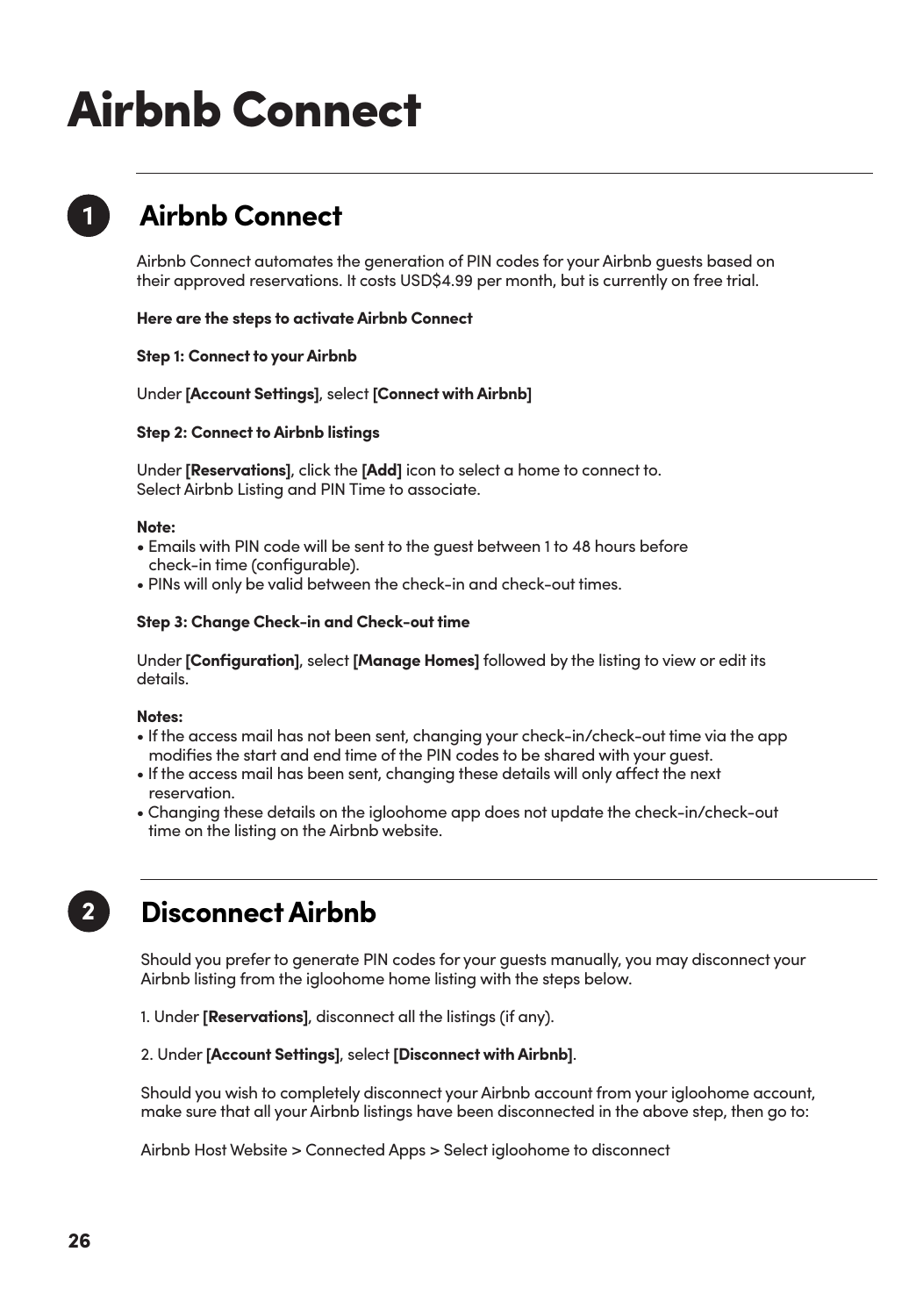# Troubleshoot

### **Pairing is unsuccessful**

- •Try with a different mobile device, using the same username and password
- •Update your phone's Operating system to the latest version
- •Restart the Bluetooth and internet connection on your mobile device
- •Restart igloohome app on your mobile device
- •Switch to a new set of batteries

### **Keypad does not light up**

- •Use a 9V battery to jumpstart and switch to a new set of batteries
- Check if the Deadbolt 2S is in Privacy Lockout Mode

### **Keypad is flickering**

•The Deadbolt 2S is low in battery. Switch to a new set of batteries

### **Generated PIN codes do not work**

- •Make sure that the generated PIN codes are activated within the given hours
- •Do a Bluetooth Unlock to refresh the app
- •PIN codes may have been customised or expired

### **Changing Batteries**

- •To open the battery compartment, press the button on the top of the battery cover and tilt the cover downwards to open
- Replace all four batteries

### **Lock is not working when battery level is not 100%**

- •Do a Bluetooth Key unlock to refresh the battery level on the app
- •Battery level shown in the app may not be accurate
- •Use Alkaline batteries only
- •Do not use: Heavy Duty, Eveready, GP, or rechargeable batteries
- \* Using high quality batteries will improve the performance and lifespan of the lock

### **Bluetooth Key is not working**

- •Restart the Bluetooth and internet connection on your mobile device
- •Check on the timezone of the home listing against your phone time
- •Check if the Bluetooth Key is expired. It must be accepted within 1 hour of generation
- •Update your igloohome app to the latest version
- •Switch to a new set of batteries

### **Re-lock is not working**

- •Check battery level of the lock
- •Make sure you have enabled timer re-lock

### **Keypad lights up on touch only**

- •Check if the Deadbolt 2S is in security lockout mode
- •Refer to Lock Tutorial Step 4